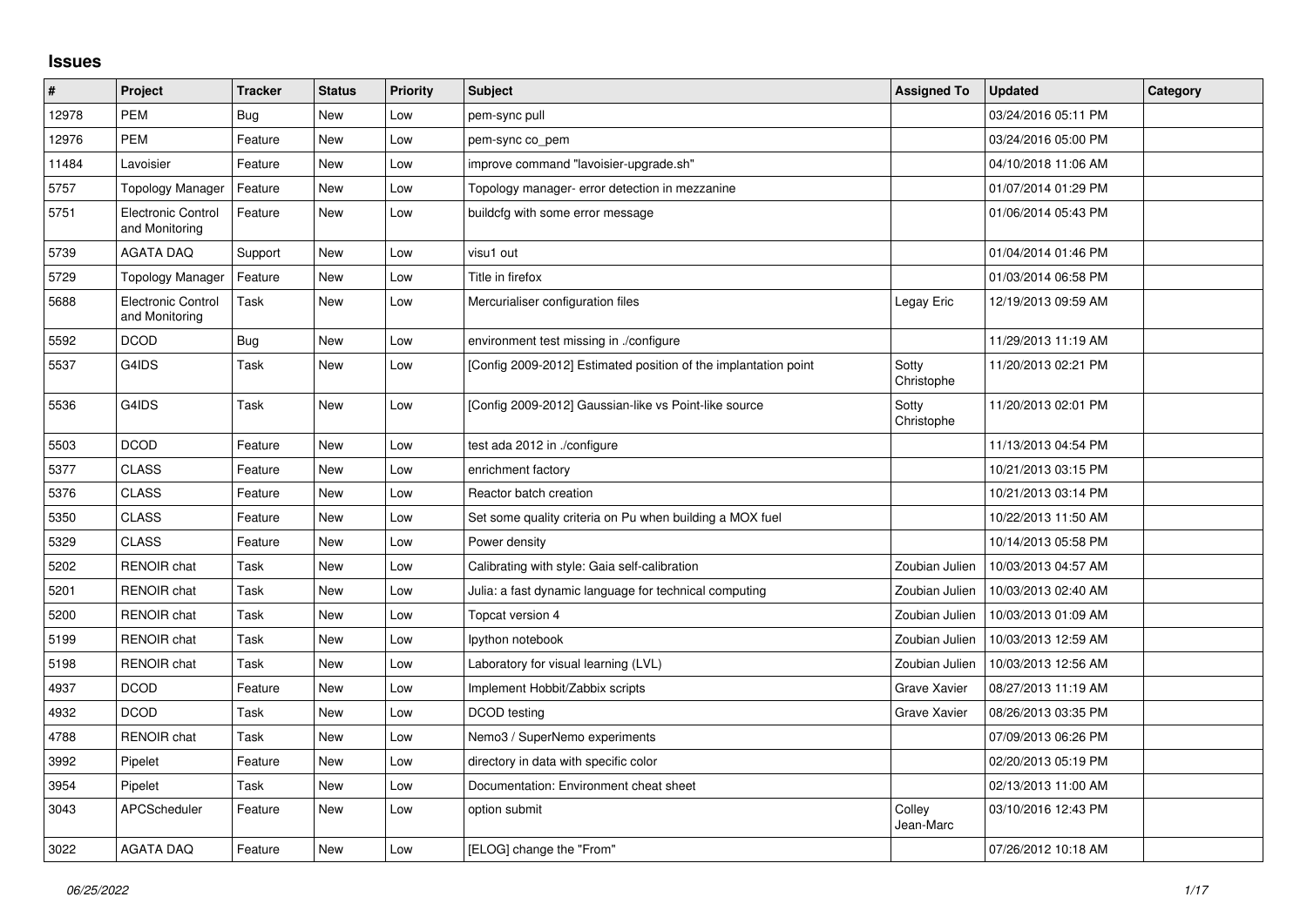| #    | Project                            | <b>Tracker</b> | <b>Status</b> | <b>Priority</b> | <b>Subject</b>                                                 | <b>Assigned To</b>  | <b>Updated</b>      | Category |
|------|------------------------------------|----------------|---------------|-----------------|----------------------------------------------------------------|---------------------|---------------------|----------|
| 2118 | LC <sub>2</sub>                    | Feature        | New           | Low             | Prepare the Command Line Interface of validator to parse rdRam | Lafage Vincent      | 10/20/2011 04:20 PM |          |
| 2112 | LC <sub>2</sub>                    | Feature        | New           | Low             | Rorc lib                                                       |                     | 04/08/2013 06:11 PM |          |
| 2109 | <b>LPC Service</b><br>Informatique | Support        | New           | Low             | imprimantes                                                    | Jammes<br>Fabrice   | 10/19/2011 10:12 AM |          |
| 2076 | LC <sub>2</sub>                    | Feature        | <b>New</b>    | Low             | Finer grained report for boot Crocus script                    |                     | 10/11/2011 02:18 PM |          |
| 1566 | Pipelet                            | <b>Bug</b>     | New           | Low             | Bug daemon cherrypy on Macintosh                               |                     | 05/10/2011 12:14 PM |          |
| 1336 | Pipelet                            | Task           | <b>New</b>    | Low             | Add comments in multiplex                                      |                     | 02/24/2011 10:17 AM |          |
| 959  | SphereLib                          | Feature        | New           | Low             | intégrer ginp                                                  |                     | 10/06/2010 11:30 AM |          |
| 938  | SphereLib                          | <b>Bug</b>     | New           | Low             | Construction icosahedron                                       |                     | 09/29/2010 11:32 AM |          |
| 890  | SphereLib                          | Feature        | New           | Low             | spline with order $!= 3$                                       |                     | 09/06/2010 03:08 PM |          |
| 748  | Pipelet                            | Feature        | New           | Low             | Git and CVS repositories                                       | Le Jeune<br>Maude   | 03/11/2011 11:41 AM |          |
| 631  | ftsmonitor                         | Feature        | <b>New</b>    | Low             | History of a DN access                                         |                     | 10/22/2010 10:10 AM |          |
| 500  | TReqS                              | Feature        | New           | Low             | Injecter les information d'opération vers COLLOS               |                     | 03/24/2015 04:29 PM |          |
| 425  | TReqS                              | Feature        | <b>New</b>    | Low             | Durée de vie des métadata                                      |                     | 03/24/2015 04:30 PM |          |
| 202  | Smurf                              | Feature        | New           | Low             | Smurf::DB::Getopt add fping to smelect                         |                     | 10/21/2009 04:46 PM |          |
| 187  | RIsngCons                          | Feature        | New           | Low             | Abort limit/delete/ack                                         | <b>Puel Mattieu</b> | 10/07/2009 01:08 PM |          |
| 93   | RIsngCons                          | Feature        | New           | Low             | Touche pour forcer le renouvellement de cache                  |                     | 03/31/2009 10:16 AM |          |
| 87   | RIsngCons                          | Feature        | New           | Low             | Limiter la taille du cache                                     |                     | 03/30/2009 03:32 PM |          |
| 86   | RIsngCons                          | Feature        | <b>New</b>    | Low             | Tris dynamiques                                                |                     | 03/30/2009 03:31 PM |          |
| 6864 | Lavoisier                          | Feature        | New           | Low             | support IP v6 in adaptor IPAddressAuthenticator                | Schwarz Lionel      | 04/15/2014 02:11 PM | Adaptors |
| 6687 | Lavoisier                          | Feature        | New           | Low             | develop a CronTrigger                                          |                     | 03/27/2014 04:36 PM | Adaptors |
| 6360 | Lavoisier                          | Feature        | <b>New</b>    | Low             | develop a EntriesProcessor (or a EntriesRenderer)              |                     | 03/05/2014 03:22 PM | Adaptors |
| 5009 | Lavoisier                          | Feature        | New           | Low             | <b>ICalRenderer</b>                                            |                     | 01/21/2014 06:02 PM | Adaptors |
| 5008 | Lavoisier                          | Feature        | New           | Low             | <b>ICalSerializer</b>                                          |                     | 01/21/2014 06:01 PM | Adaptors |
| 4934 | Lavoisier                          | Feature        | New           | Low             | implement some additional cache adaptors                       |                     | 02/07/2014 04:59 PM | Adaptors |
| 4906 | Lavoisier                          | Feature        | New           | Low             | XPath2SQLTemplate : add support for SQL functions              |                     | 03/24/2014 10:26 AM | Adaptors |
| 4905 | Lavoisier                          | Feature        | <b>New</b>    | Low             | XPath2SQLTemplate : add support for XPath functions            |                     | 03/24/2014 10:26 AM | Adaptors |
| 4904 | Lavoisier                          | Feature        | New           | Low             | XPath2SQLTemplate: add support for ORDER BY                    |                     | 03/24/2014 10:26 AM | Adaptors |
| 4871 | Lavoisier                          | Feature        | New           | Low             | ExcelSerializer                                                |                     | 03/24/2014 10:26 AM | Adaptors |
| 4870 | Lavoisier                          | Feature        | New           | Low             | BinarySerializer                                               |                     | 03/24/2014 10:26 AM | Adaptors |
| 4867 | Lavoisier                          | Feature        | New           | Low             | ScalaProcessor                                                 |                     | 03/24/2014 10:26 AM | Adaptors |
| 4866 | Lavoisier                          | Feature        | New           | Low             | <b>XQueryConnector</b>                                         |                     | 03/24/2014 10:26 AM | Adaptors |
| 4865 | Lavoisier                          | Feature        | New           | Low             | support remote connection in JMXConnector                      |                     | 03/24/2014 10:26 AM | Adaptors |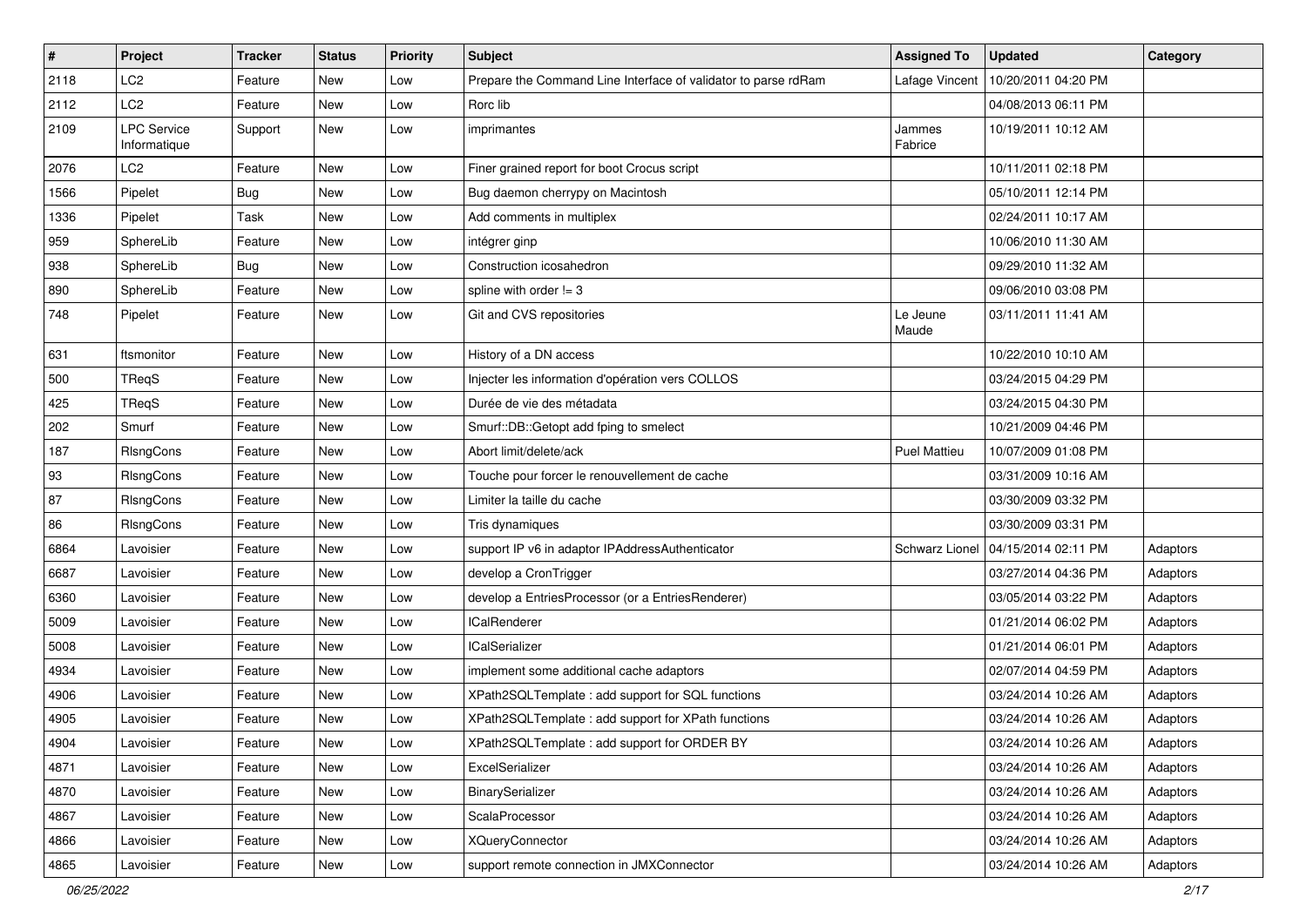| #     | Project                 | <b>Tracker</b> | <b>Status</b> | <b>Priority</b> | <b>Subject</b>                                                         | <b>Assigned To</b> | <b>Updated</b>      | Category                  |
|-------|-------------------------|----------------|---------------|-----------------|------------------------------------------------------------------------|--------------------|---------------------|---------------------------|
| 4863  | Lavoisier               | Feature        | <b>New</b>    | Low             | YAMLRenderer                                                           |                    | 03/24/2014 10:26 AM | Adaptors                  |
| 1082  | Oval                    | Bug            | <b>New</b>    | Low             | <b>NO DIFF</b>                                                         |                    | 11/16/2010 11:44 AM | Command Line<br>Interface |
| 7566  | Lavoisier               | Bug            | <b>New</b>    | Low             | fields of view "form" are disabled when they have default value        |                    | 06/27/2014 04:53 PM | Console                   |
| 5442  | Lavoisier               | Feature        | <b>New</b>    | Low             | create a view 'stoppoint'                                              | Lequeux<br>Olivier | 10/29/2013 05:02 PM | Console                   |
| 5719  | <b>Topology Manager</b> | Feature        | <b>New</b>    | Low             | Launching server easily                                                | Dosme Nicolas      | 01/09/2014 03:53 PM | Core TM                   |
| 30741 | Lavoisier               | Feature        | <b>New</b>    | Low             | add research button on web site                                        |                    | 04/04/2018 10:53 AM | Doc                       |
| 30735 | Lavoisier               | Feature        | <b>New</b>    | Low             | write documentation about the admin web console                        |                    | 04/04/2018 10:52 AM | Doc                       |
| 5572  | <b>ENX</b>              | Support        | <b>New</b>    | Low             | Cleaning autorconf                                                     | Legay Eric         | 11/25/2013 03:23 PM | Driver Generator          |
| 852   | <b>ENX</b>              | Feature        | New           | Low             | Better handling of exception in empty skeleton                         | Legay Eric         | 01/30/2013 03:58 PM | <b>Driver Generator</b>   |
| 5527  | <b>ENX</b>              | Feature        | <b>New</b>    | Low             | Named register list                                                    |                    | 11/18/2013 05:30 PM | <b>Drivers</b>            |
| 33350 | Lavoisier               | Feature        | <b>New</b>    | Low             | add a XPath function multireplace()                                    |                    | 05/31/2018 03:49 PM | Engine                    |
| 6353  | Lavoisier               | Feature        | <b>New</b>    | Low             | support new parameter type "Language"                                  |                    | 03/24/2014 10:40 AM | Engine                    |
| 6325  | Lavoisier               | Feature        | New           | Low             | enable limiting the maximum output size                                |                    | 03/24/2014 10:40 AM | Engine                    |
| 6303  | Lavoisier               | Feature        | New           | Low             | support attributes @package and @id on <config></config>               |                    | 03/24/2014 10:31 AM | Engine                    |
| 6260  | Lavoisier               | Feature        | <b>New</b>    | Low             | support introspection of view-template                                 |                    | 03/24/2014 10:40 AM | Engine                    |
| 5558  | Lavoisier               | Feature        | New           | Low             | add XPath function build_xpath()                                       |                    | 11/29/2013 09:58 AM | Engine                    |
| 5090  | Lavoisier               | Feature        | <b>New</b>    | Low             | add new adaptor type : <writer></writer>                               |                    | 03/24/2014 10:26 AM | Engine                    |
| 5447  | <b>ENX</b>              | <b>Bug</b>     | New           | Low             | make distclean - DCOD                                                  | Legay Eric         | 11/13/2013 04:05 PM | <b>ENX Core</b>           |
| 5431  | <b>ENX</b>              | Support        | New           | Low             | Cleaning compilation chain                                             | Legay Eric         | 10/29/2013 10:18 AM | <b>ENX Core</b>           |
| 4652  | <b>ENX</b>              | Feature        | New           | Low             | rename appenders.ad[sb]                                                |                    | 06/13/2013 10:19 AM | ENX Core                  |
| 3851  | <b>ENX</b>              | Task           | New           | Low             | [named register] Tagging new print                                     |                    | 01/22/2013 05:04 PM | <b>ENX Core</b>           |
| 3834  | <b>ENX</b>              | Bug            | <b>New</b>    | Low             | Removing data8 type for MM and MD                                      |                    | 01/17/2013 06:08 PM | <b>ENX Core</b>           |
| 3833  | <b>ENX</b>              | Task           | <b>New</b>    | Low             | [named register] Modifying MD and MM command type                      |                    | 01/17/2013 06:06 PM | <b>ENX Core</b>           |
| 3832  | <b>ENX</b>              | Task           | <b>New</b>    | Low             | [named register] New control                                           |                    | 01/17/2013 06:04 PM | <b>ENX Core</b>           |
| 2644  | <b>ENX</b>              | Feature        | New           | Low             | Que faire en cas de multiple connexion sans quit                       |                    | 01/22/2013 05:04 PM | <b>ENX Core</b>           |
| 656   | <b>ENX</b>              | Feature        | <b>New</b>    | Low             | named register                                                         |                    | 01/30/2013 03:59 PM | <b>ENX Core</b>           |
| 37    | Oval                    | Feature        | New           | Low             | Automatically select the shell flavor                                  | Chamont<br>David   | 02/16/2009 07:44 PM | Implementation            |
| 26    | Oval                    | Bug            | New           | Low             | Commands options not well propagated, when declared within an OvalFile | Chamont<br>David   | 02/16/2009 06:50 PM | Implementation            |
| 25    | Oval                    | <b>Bug</b>     | New           | Low             | Temporary files after a crash                                          | Chamont<br>David   | 02/16/2009 06:46 PM | Implementation            |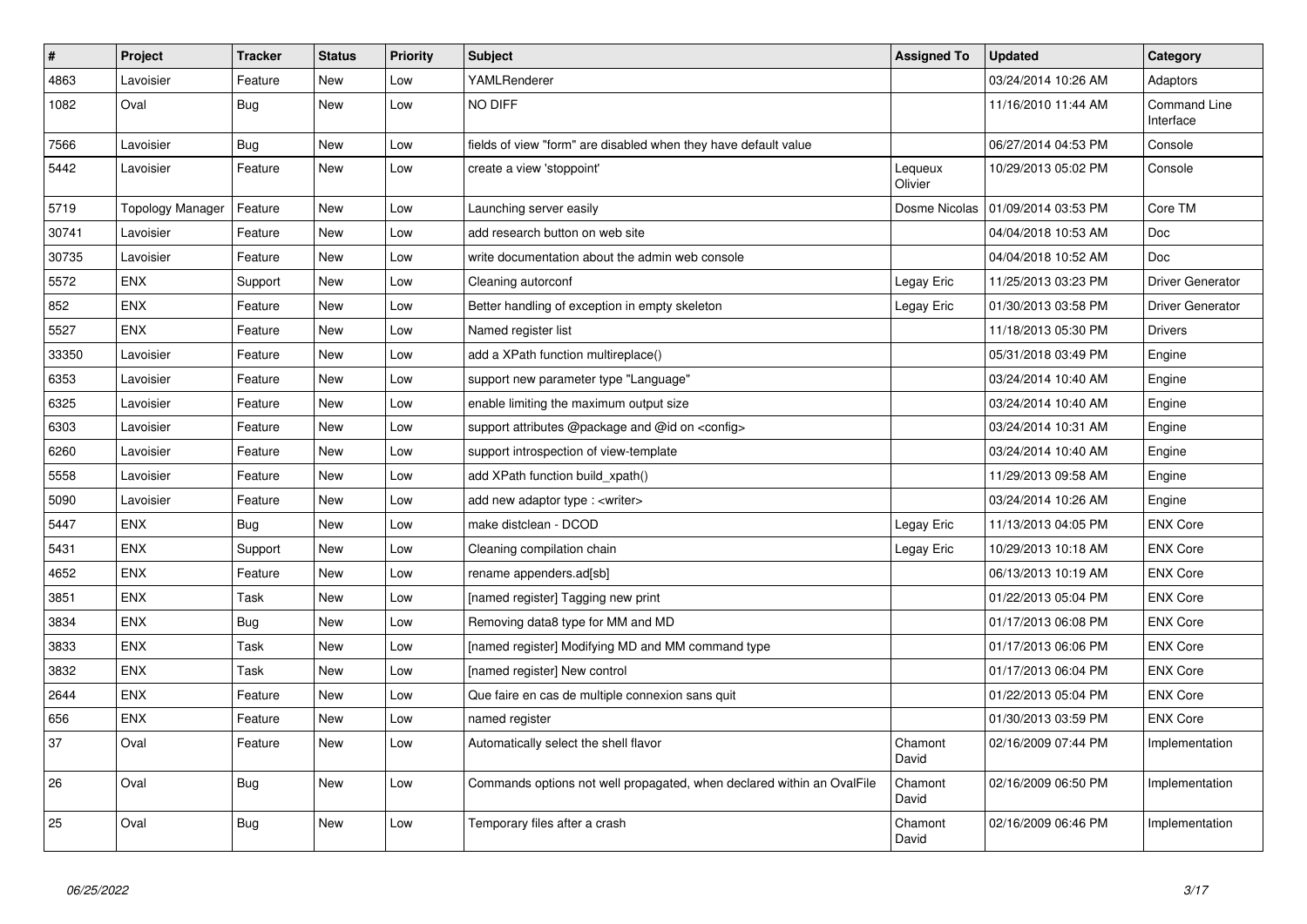| #     | Project      | <b>Tracker</b> | <b>Status</b> | <b>Priority</b> | <b>Subject</b>                                             | <b>Assigned To</b> | <b>Updated</b>      | Category                        |
|-------|--------------|----------------|---------------|-----------------|------------------------------------------------------------|--------------------|---------------------|---------------------------------|
| 22    | Oval         | <b>Bug</b>     | New           | Low             | Deliver messages when ISA fails                            | Chamont<br>David   | 02/16/2009 06:22 PM | Implementation                  |
| 36    | Oval         | Feature        | New           | Low             | Extend tasks with begin/end directory commands             | Chamont<br>David   | 02/16/2009 07:42 PM | Other                           |
| 29    | Oval         | Feature        | New           | Low             | The build tool should handle directories?                  | Chamont<br>David   | 02/16/2009 07:06 PM | Other                           |
| 28    | Oval         | <b>Bug</b>     | New           | Low             | "oval validate" should remove differences in "oval log"    | Chamont<br>David   | 12/08/2010 09:47 PM | Other                           |
| 27    | Oval         | <b>Bug</b>     | New           | Low             | Some commands should not require a current valid directory | Chamont<br>David   | 02/16/2009 06:51 PM | Site Customization<br>& Flavors |
| 20738 | Lavoisier    | <b>Bug</b>     | New           | Low             | Stacktrace                                                 |                    | 08/30/2017 10:39 AM | Stacktrace                      |
| 26766 | Lavoisier    | <b>Bug</b>     | New           | Low             | prefix-namespace mapping is moved to the wrong node        | Reynaud<br>Sylvain | 01/03/2018 05:32 PM | <b>XML Template</b><br>Engine   |
| 49945 | <b>GRAND</b> | Task           | New           | Normal          | WP 11: improvement dating of events                        | voisin vincent     | 03/22/2022 02:31 PM |                                 |
| 49944 | <b>GRAND</b> | Task           | New           | Normal          | WP 10.3: data analysis                                     |                    | 03/18/2022 04:45 PM |                                 |
| 49943 | <b>GRAND</b> | Task           | New           | Normal          | WP 10.2: data taking                                       |                    | 03/18/2022 04:45 PM |                                 |
| 49942 | <b>GRAND</b> | Task           | New           | Normal          | WP 10.1: deployment                                        |                    | 03/18/2022 04:45 PM |                                 |
| 49941 | <b>GRAND</b> | Task           | New           | Normal          | WP 10: GP 300 setup                                        |                    | 03/18/2022 04:45 PM |                                 |
| 49940 | <b>GRAND</b> | Task           | New           | Normal          | WP 9.5: data analysis                                      |                    | 03/18/2022 03:35 PM |                                 |
| 49939 | <b>GRAND</b> | Task           | New           | Normal          | WP 9.4: data taking                                        |                    | 06/23/2022 08:19 PM |                                 |
| 49938 | <b>GRAND</b> | Task           | New           | Normal          | WP 9.3: deployment commissioning                           |                    | 03/18/2022 03:27 PM |                                 |
| 49937 | <b>GRAND</b> | Task           | New           | Normal          | WP 9.2: production detector adaptation                     |                    | 03/18/2022 03:32 PM |                                 |
| 49936 | <b>GRAND</b> | Task           | New           | Normal          | WP 9.1: detector design adaptation                         |                    | 03/21/2022 03:18 PM |                                 |
| 49935 | <b>GRAND</b> | Task           | New           | Normal          | WP 9: Nançay setup                                         |                    | 03/18/2022 12:20 AM |                                 |
| 49934 | <b>GRAND</b> | Task           | New           | Normal          | WP 8.3: trigger evaluation                                 |                    | 03/21/2022 10:28 AM |                                 |
| 49933 | <b>GRAND</b> | Task           | New           | Normal          | WP 8.2: final reconstruction                               |                    | 03/18/2022 04:39 PM |                                 |
| 49932 | <b>GRAND</b> | Task           | New           | Normal          | WP 8.1: SLT info definition                                |                    | 03/18/2022 04:39 PM |                                 |
| 49931 | <b>GRAND</b> | Task           | New           | Normal          | WP 8: data reconstruction study                            |                    | 03/21/2022 10:28 AM |                                 |
| 49930 | <b>GRAND</b> | Task           | New           | Normal          | WP 7: second level trigger (SLT)                           |                    | 03/21/2022 10:28 AM |                                 |
| 49929 | <b>GRAND</b> | Task           | New           | Normal          | WP 6.4: frontend implementation                            |                    | 04/14/2022 02:24 PM |                                 |
| 49928 | GRAND        | Task           | New           | Normal          | WP 6.3: testbench                                          |                    | 06/24/2022 12:58 PM |                                 |
| 49927 | GRAND        | Task           | New           | Normal          | WP 6.2: analytical method                                  |                    | 06/24/2022 12:41 PM |                                 |
| 49926 | <b>GRAND</b> | Task           | New           | Normal          | WP 6.1: neuronal network method                            |                    | 03/21/2022 01:40 PM |                                 |
| 49925 | GRAND        | Task           | New           | Normal          | WP 6: first level trigger (FLT)                            |                    | 03/21/2022 10:28 AM |                                 |
| 49924 | GRAND        | Task           | New           | Normal          | WP 5.2: noise event selection                              |                    | 03/18/2022 05:13 PM |                                 |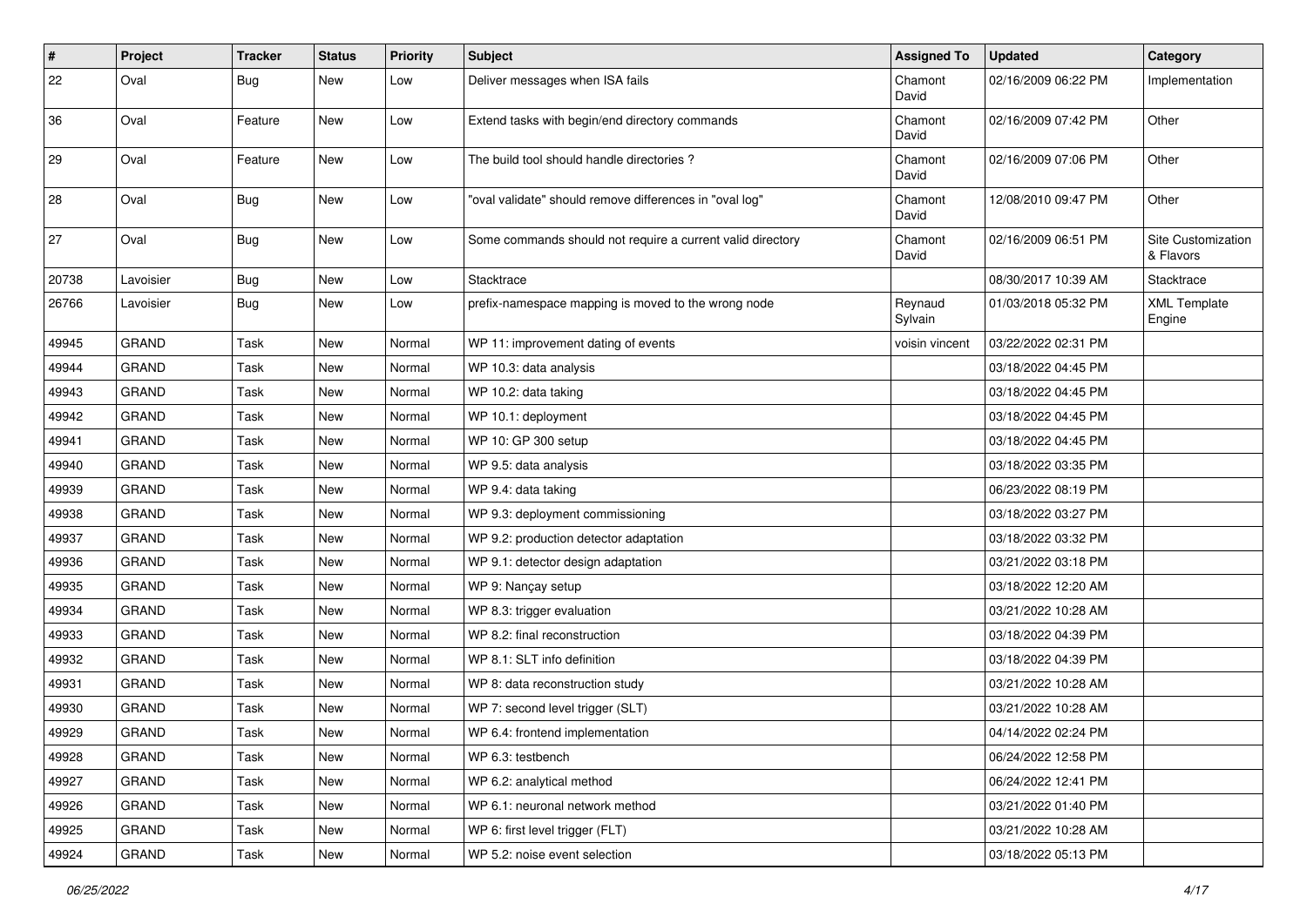| #     | Project      | <b>Tracker</b> | <b>Status</b> | <b>Priority</b> | <b>Subject</b>                                         | <b>Assigned To</b>   | <b>Updated</b>      | Category |
|-------|--------------|----------------|---------------|-----------------|--------------------------------------------------------|----------------------|---------------------|----------|
| 49923 | GRAND        | Task           | <b>New</b>    | Normal          | WP 5.5: EAS selection                                  |                      | 03/18/2022 05:13 PM |          |
| 49922 | GRAND        | Task           | <b>New</b>    | Normal          | WP 5.4: reconstruction                                 |                      | 03/18/2022 05:13 PM |          |
| 49921 | <b>GRAND</b> | Task           | New           | Normal          | WP 5.3: calibration                                    |                      | 03/18/2022 05:13 PM |          |
| 49919 | GRAND        | Task           | <b>New</b>    | Normal          | WP 5.1: data taking                                    |                      | 03/18/2022 05:13 PM |          |
| 49918 | GRAND        | Task           | <b>New</b>    | Normal          | WP 5: GP 13/100 experimental DB analysis               |                      | 03/18/2022 05:13 PM |          |
| 49917 | GRAND        | Task           | New           | Normal          | WP 4.2: validation                                     |                      | 03/18/2022 03:08 PM |          |
| 49916 | GRAND        | Task           | <b>New</b>    | Normal          | WP 4.1: production, storing & management               |                      | 03/18/2022 03:06 PM |          |
| 49915 | <b>GRAND</b> | Task           | New           | Normal          | WP 4: Creating GRAND simulation                        |                      | 03/18/2022 12:20 AM |          |
| 49914 | GRAND        | Task           | New           | Normal          | WP 3.4: code distribution, software env.               |                      | 06/24/2022 01:41 PM |          |
| 49912 | GRAND        | Task           | <b>New</b>    | Normal          | WP 3.3: manage software infra : CI, quality, DB engine |                      | 03/18/2022 03:03 PM |          |
| 49911 | GRAND        | Task           | New           | Normal          | WP 3.2: calibration monotoring DB                      |                      | 03/18/2022 05:13 PM |          |
| 49910 | GRAND        | Task           | <b>New</b>    | Normal          | WP 3.1: manage data event DB                           |                      | 06/24/2022 01:55 PM |          |
| 49909 | GRAND        | Task           | New           | Normal          | WP 3: software infra and database                      |                      | 06/24/2022 01:48 PM |          |
| 49908 | <b>GRAND</b> | Task           | New           | Normal          | WP 1.3 : LPNHE WP coordination                         | Martineau<br>Olivier | 03/20/2022 05:35 PM |          |
| 49906 | GRAND        | Task           | New           | Normal          | WP 1.1: finance                                        |                      | 03/18/2022 05:13 PM |          |
| 49905 | GRAND        | Task           | <b>New</b>    | Normal          | WP 1: GRAND management                                 |                      | 03/18/2022 05:13 PM |          |
| 49904 | GRAND        | Task           | <b>New</b>    | Normal          | WP 2.9: detector monotoring                            |                      | 03/18/2022 05:13 PM |          |
| 49903 | GRAND        | Task           | New           | Normal          | WP 2.8: detector calibration                           |                      | 03/18/2022 05:13 PM |          |
| 49902 | GRAND        | Task           | New           | Normal          | WP 2.7: code quality and documentation                 | Colley<br>Jean-Marc  | 03/18/2022 05:13 PM |          |
| 49901 | GRAND        | Task           | <b>New</b>    | Normal          | WP 2.6: common tools                                   |                      | 03/18/2022 05:13 PM |          |
| 49900 | GRAND        | Task           | <b>New</b>    | Normal          | WP 2.5: reconstruction method                          |                      | 03/18/2022 02:57 PM |          |
| 49899 | <b>GRAND</b> | Task           | New           | Normal          | WP 2.4: antenna network simulation                     |                      | 06/24/2022 02:48 PM |          |
| 49898 | GRAND        | Task           | <b>New</b>    | Normal          | WP 2.3: unit detector modeling and coding              |                      | 06/24/2022 02:11 PM |          |
| 49897 | GRAND        | Task           | <b>New</b>    | Normal          | WP 2.2: input output format fie                        |                      | 03/18/2022 12:22 AM |          |
| 49896 | GRAND        | Task           | <b>New</b>    | Normal          | WP 2.1: software architecture and optimization         |                      | 03/18/2022 05:13 PM |          |
| 49895 | GRAND        | Task           | <b>New</b>    | Normal          | WP 2: GRANDLIB modelization and software               |                      | 06/24/2022 02:48 PM |          |
| 49890 | PyROS        | Task           | New           | Normal          | Global Start & Stop (safe)                             |                      | 03/16/2022 04:52 PM |          |
| 49889 | PyROS        | Task           | New           | Normal          | Backup                                                 |                      | 03/16/2022 04:49 PM |          |
| 49888 | PyROS        | Task           | New           | Normal          | Firewall                                               |                      | 03/16/2022 04:48 PM |          |
| 49887 | PyROS        | Task           | New           | Normal          | Hardware                                               |                      | 03/16/2022 04:47 PM |          |
| 49886 | PyROS        | Task           | New           | Normal          | System watch (Nagios, )                                |                      | 03/16/2022 04:47 PM |          |
| 49885 | PyROS        | Task           | New           | Normal          | Network                                                |                      | 03/16/2022 04:46 PM |          |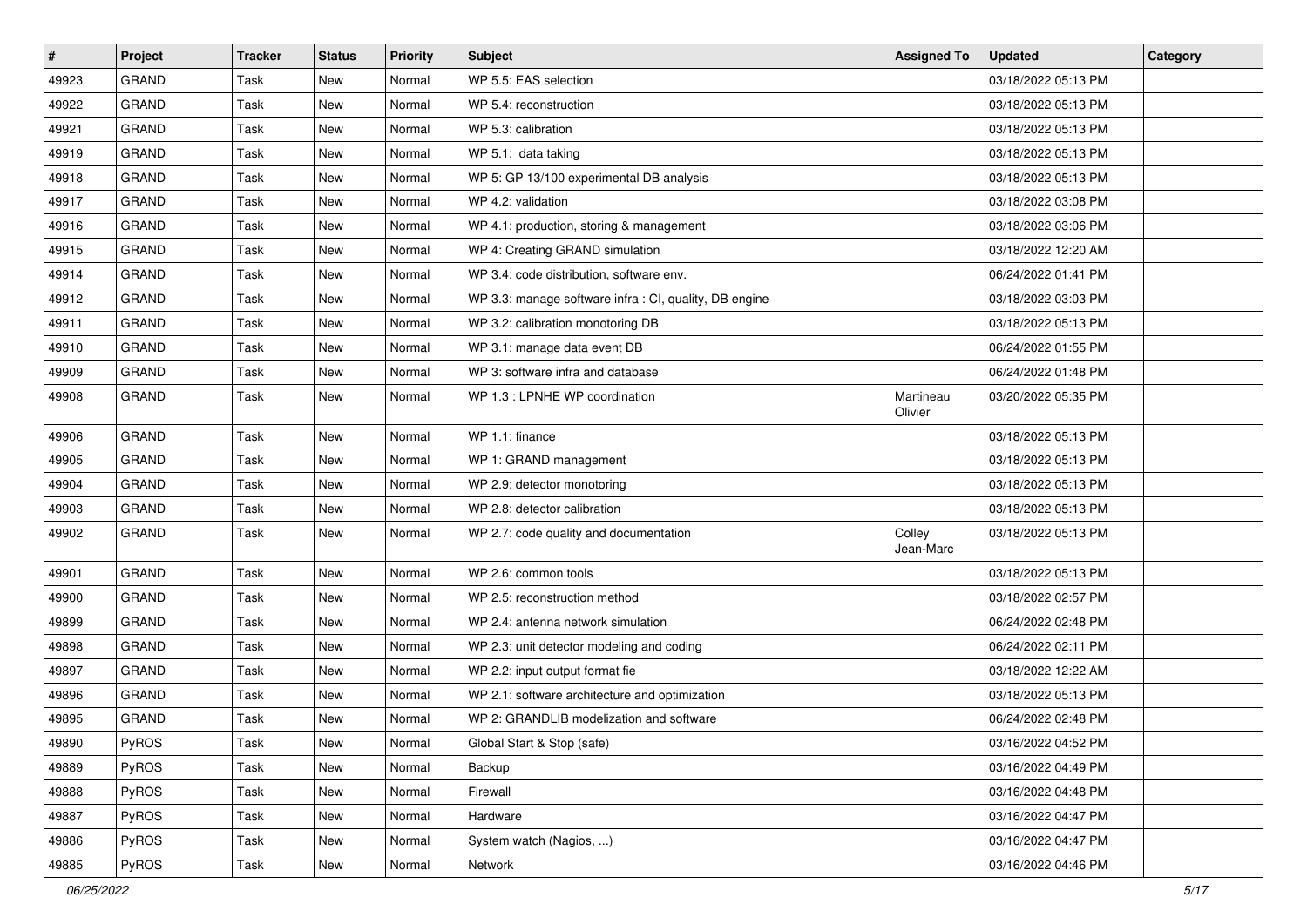| $\sharp$ | Project      | <b>Tracker</b> | <b>Status</b> | <b>Priority</b> | Subject                                                                                                                               | <b>Assigned To</b>   | <b>Updated</b>      | Category |
|----------|--------------|----------------|---------------|-----------------|---------------------------------------------------------------------------------------------------------------------------------------|----------------------|---------------------|----------|
| 49878    | PyROS        | Task           | New           | Normal          | SF02-SCP integration - Lancement auto de l'agent de gestion du SP<br>lifecycle                                                        |                      | 03/16/2022 10:37 AM |          |
| 49876    | PyROS        | Task           | New           | Normal          | Guitastro integration                                                                                                                 |                      | 03/16/2022 07:28 AM |          |
| 49875    | PyROS        | Task           | New           | Normal          | (classic) Installation Guitastro & dependencies                                                                                       |                      | 03/16/2022 07:27 AM |          |
| 49874    | PyROS        | Task           | New           | Normal          | (docker) Installation Guitastro & dependencies                                                                                        |                      | 03/16/2022 07:26 AM |          |
| 49872    | PyROS        | Task           | New           | Normal          | Restauration de la config par défaut                                                                                                  |                      | 03/15/2022 11:10 PM |          |
| 49871    | PyROS        | Task           | New           | Normal          | Config par défaut (à définir)                                                                                                         |                      | 03/15/2022 11:11 PM |          |
| 49870    | PyROS        | Task           | New           | Normal          | Config générale : logo, pagination, couleurs, options générales, options par<br>feature,                                              |                      | 03/15/2022 11:11 PM |          |
| 49543    | PyROS        | Task           | New           | Normal          | Users View (list & 1)                                                                                                                 |                      | 02/23/2022 06:06 PM |          |
| 49541    | PyROS        | Task           | New           | Normal          | API REST (scripting du website via script pyros_api.py)                                                                               | Koralewski<br>Alexis | 03/15/2022 11:26 PM |          |
| 49478    | PyROS        | Task           | New           | Normal          | Test                                                                                                                                  | Koralewski<br>Alexis | 02/22/2022 12:25 PM |          |
| 49253    | PyROS        | Task           | New           | Normal          | READ 1 & list                                                                                                                         |                      | 02/21/2022 03:21 PM |          |
| 49252    | PyROS        | Task           | New           | Normal          | <b>WEB FORM</b>                                                                                                                       |                      | 02/17/2022 01:59 PM |          |
| 49251    | PyROS        | Task           | New           | Normal          | Test                                                                                                                                  | Koralewski<br>Alexis | 02/22/2022 02:59 PM |          |
| 49250    | PyROS        | Task           | New           | Normal          | <b>CREATE/UPDATE Sequence</b>                                                                                                         |                      | 02/23/2022 12:02 PM |          |
| 49247    | PyROS        | Task           | New           | Normal          | State diagram (doc)                                                                                                                   |                      | 02/03/2022 09:34 AM |          |
| 49246    | PyROS        | Task           | New           | Normal          | Sequence Lifecycle (status)                                                                                                           |                      | 02/03/2022 09:34 AM |          |
| 49227    | <b>PyROS</b> | Task           | New           | Normal          | Corrections cosmétiques (de pixels)                                                                                                   | Klotz Alain          | 02/02/2022 02:19 PM |          |
| 49224    | PyROS        | Task           | New           | Normal          | Choisir le bias, le flat, et le dark (en fn des metadata)                                                                             | Klotz Alain          | 02/02/2022 02:19 PM |          |
| 49217    | PyROS        | Task           | New           | Normal          | 5 - (L2) Critères de qualité d'image (+ json QUAL)                                                                                    | Klotz Alain          | 02/02/2022 02:37 PM |          |
| 49216    | PyROS        | Task           | New           | Normal          | 4 - (L1c) - Combinaison d'images                                                                                                      | Klotz Alain          | 02/02/2022 02:36 PM |          |
| 49210    | PyROS        | Task           | New           | Normal          | <b>CONFIGURATION GENERALE</b>                                                                                                         |                      | 03/15/2022 11:11 PM |          |
| 49162    | <b>PyROS</b> | Task           | New           | Normal          | Check sequence validity                                                                                                               | Klotz Alain          | 02/03/2022 10:23 AM |          |
| 49157    | PyROS        | Task           | New           | Normal          | Super Super Agent qui surveille l'ensemble des super agents sur chaque<br>noeud (?)                                                   |                      | 01/31/2022 12:12 PM |          |
| 49156    | PyROS        | Task           | New           | Normal          | Super Agent qui démarre et stoppe les autres agents, et surveille leur<br>bonne santé (les relance si besoin) => sur chaque noeud (?) |                      | 01/31/2022 12:12 PM |          |
| 49155    | PyROS        | Task           | New           | Normal          | Architecture décentralisée en plusieurs noeuds (communication via BD)                                                                 |                      | 01/31/2022 12:09 PM |          |
| 49152    | PyROS        | Task           | New           | Normal          | RUN/EXEC - Start & Stop software (et Agents)                                                                                          |                      | 05/24/2022 02:55 PM |          |
| 49151    | PyROS        | Task           | New           | Normal          | Script central (pyros.py)                                                                                                             |                      | 01/31/2022 11:36 AM |          |
| 49137    | PyROS        | Task           | New           | Normal          | Integration Guitastro lib                                                                                                             | Klotz Alain          | 02/02/2022 03:27 PM |          |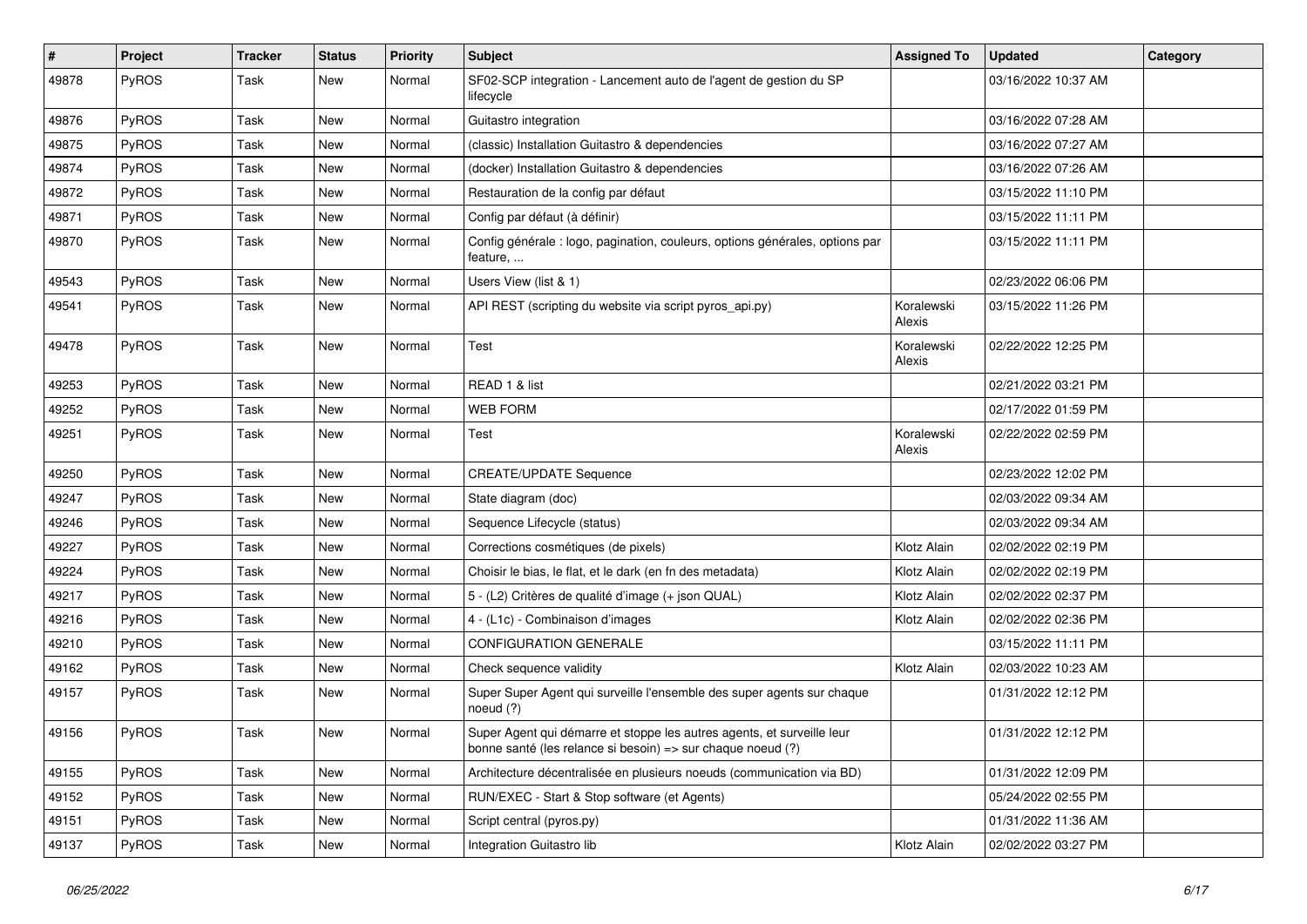| $\pmb{\#}$ | Project      | <b>Tracker</b> | <b>Status</b> | <b>Priority</b> | Subject                                                                                          | <b>Assigned To</b> | <b>Updated</b>      | Category |
|------------|--------------|----------------|---------------|-----------------|--------------------------------------------------------------------------------------------------|--------------------|---------------------|----------|
| 49136      | PyROS        | Task           | New           | Normal          | GF04-SECU - Logging integration                                                                  |                    | 01/29/2022 12:54 AM |          |
| 49135      | PyROS        | Task           | <b>New</b>    | Normal          | SF15-SST integration                                                                             |                    | 01/29/2022 12:48 AM |          |
| 49134      | PyROS        | Task           | New           | Normal          | SF14-OBC integration                                                                             |                    | 01/29/2022 12:52 AM |          |
| 49133      | PyROS        | Task           | New           | Normal          | SF13-IAF integration                                                                             |                    | 01/29/2022 12:47 AM |          |
| 49132      | PyROS        | Task           | New           | Normal          | SF12-IAN integration                                                                             |                    | 01/29/2022 12:48 AM |          |
| 49131      | PyROS        | Task           | New           | Normal          | SF11-IPC integration                                                                             |                    | 01/29/2022 12:46 AM |          |
| 49130      | PyROS        | Task           | New           | Normal          | SF10-CAL integration                                                                             |                    | 01/29/2022 12:46 AM |          |
| 49129      | <b>PyROS</b> | Task           | New           | Normal          | SF09-CMC integration                                                                             |                    | 01/29/2022 12:46 AM |          |
| 49128      | PyROS        | Task           | New           | Normal          | SF08-EXE integration                                                                             |                    | 01/29/2022 12:45 AM |          |
| 49127      | PyROS        | Task           | New           | Normal          | SF07-PLN integration                                                                             |                    | 01/29/2022 12:45 AM |          |
| 49126      | PyROS        | Task           | New           | Normal          | SF06-ALR integration                                                                             |                    | 01/29/2022 12:45 AM |          |
| 49125      | PyROS        | Task           | New           | Normal          | SF05-SEQ integration                                                                             |                    | 03/15/2022 11:03 PM |          |
| 49124      | PyROS        | Task           | New           | Normal          | SF04-SPV integration                                                                             |                    | 01/29/2022 12:44 AM |          |
| 49123      | PyROS        | Task           | New           | Normal          | SF03-ENV integration                                                                             |                    | 01/29/2022 12:50 AM |          |
| 49122      | PyROS        | Task           | <b>New</b>    | Normal          | SF02-SCP integration                                                                             |                    | 01/29/2022 12:50 AM |          |
| 49121      | PyROS        | Task           | New           | Normal          | SF01-USR integration                                                                             |                    | 01/29/2022 12:50 AM |          |
| 49120      | PyROS        | Task           | New           | Normal          | General Design (structure, design, responsive, CSS)                                              |                    | 01/29/2022 12:50 AM |          |
| 48784      | <b>XLDP</b>  | Bug            | New           | Normal          | Jobs en erreurs depuis le 19/01 19h30                                                            |                    | 01/20/2022 10:12 AM |          |
| 48307      | PyROS        | Task           | New           | Normal          | Send, Receive, and Process Commands (Agent <=> Agent)                                            |                    | 12/14/2021 02:57 PM |          |
| 48290      | PyROS        | Task           | <b>New</b>    | Normal          | Auto mode                                                                                        |                    | 12/14/2021 12:35 PM |          |
| 48289      | PyROS        | Task           | New           | Normal          | Entity (AgentDevice class)                                                                       |                    | 12/14/2021 12:32 PM |          |
| 48288      | PyROS        | Task           | New           | Normal          | Entity (DeviceController class)                                                                  |                    | 12/14/2021 12:31 PM |          |
| 48287      | PyROS        | Task           | New           | Normal          | cRuD (only Read & Delete) - View (& Kill) currently running Agents                               |                    | 12/14/2021 12:26 PM |          |
| 48286      | PyROS        | Task           | New           | Normal          | Lancement auto et gestion des éventuels AgentDevices associés                                    |                    | 12/14/2021 12:22 PM |          |
| 48285      | PyROS        | Task           | <b>New</b>    | Normal          | Lancement auto et gestion du DeviceController associé                                            |                    | 12/14/2021 12:22 PM |          |
| 48284      | PyROS        | Task           | New           | Normal          | Lancement auto et gestion des Components associés (qui sont aussi des<br>DeviceController)       |                    | 12/14/2021 12:20 PM |          |
| 48280      | PyROS        | Task           | New           | Normal          | Agent dérivé de l'Agent général (ex: AgentA, AgentB, AgentC, ou AgentM<br>pour le envmonitoring) |                    | 12/14/2021 03:00 PM |          |
| 48279      | PyROS        | Task           | New           | Normal          | General LOGGING (fichiers texte, écran en mode debug)                                            |                    | 03/16/2022 04:45 PM |          |
| 48276      | PyROS        | Task           | New           | Normal          | Scripts d'installation docker                                                                    |                    | 12/14/2021 11:44 AM |          |
| 48275      | PyROS        | Task           | New           | Normal          | version PROD TNC Nouvelle Calédonie - instance docker de production sur<br>site final            |                    | 12/14/2021 11:42 AM |          |
| 48274      | PyROS        | Task           | New           | Normal          | version TEST TNC France - instance docker de test en France                                      |                    | 12/14/2021 11:42 AM |          |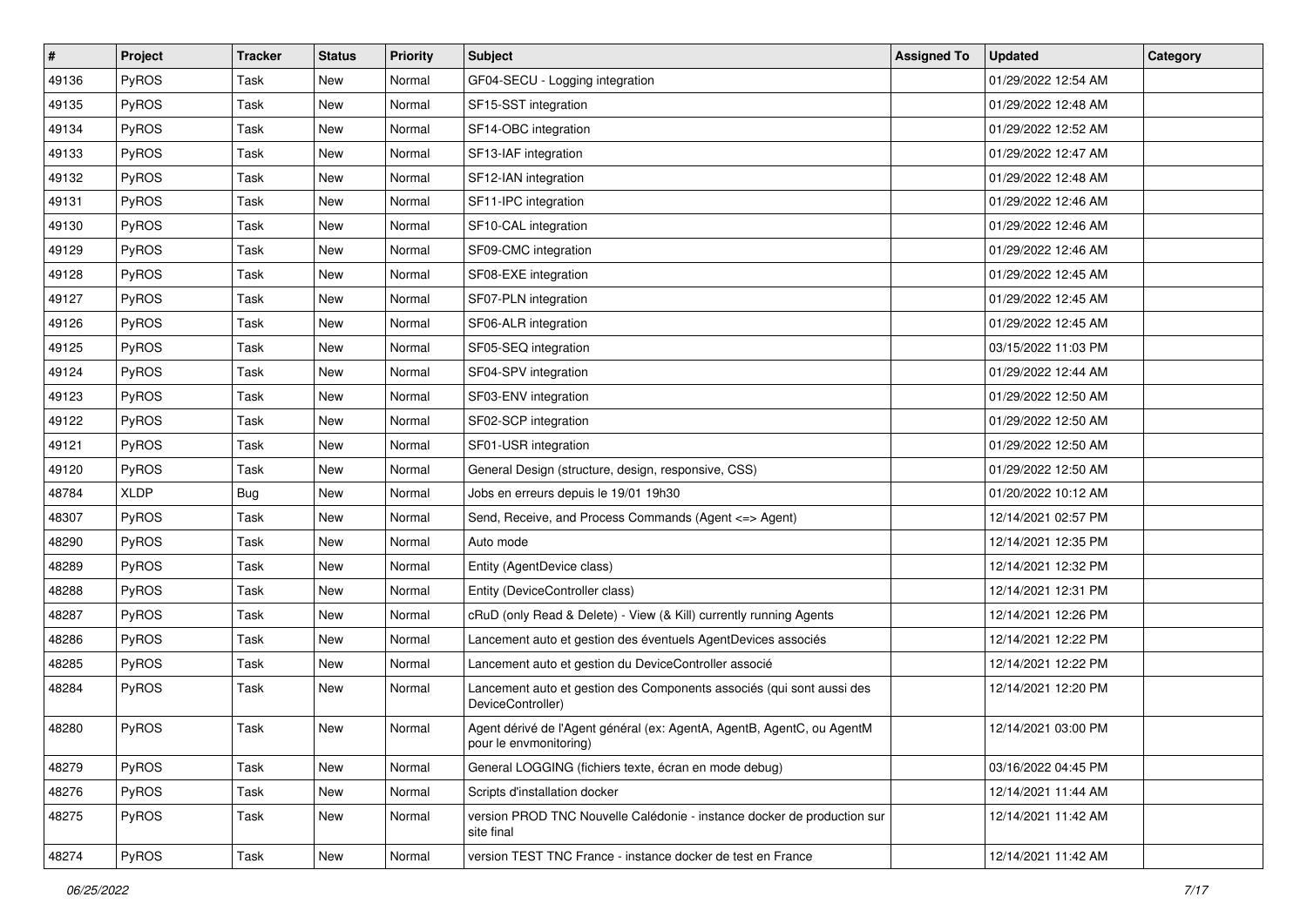| $\vert$ # | Project   | <b>Tracker</b> | <b>Status</b> | <b>Priority</b> | <b>Subject</b>                                                                                                 | <b>Assigned To</b> | <b>Updated</b>      | Category |
|-----------|-----------|----------------|---------------|-----------------|----------------------------------------------------------------------------------------------------------------|--------------------|---------------------|----------|
| 48273     | PyROS     | Task           | New           | Normal          | version DEV guitalens - instance docker sur serveur guitalens                                                  |                    | 12/14/2021 11:46 AM |          |
| 48270     | PyROS     | Task           | New           | Normal          | SCRIPT INSTALL/UPDATE (PYROS/pyros.py) (uniquement pour la partie<br>install & update)                         |                    | 02/23/2022 05:57 PM |          |
| 48223     | LabInvent | Task           | New           | Normal          | instance perso (docker)                                                                                        |                    | 12/13/2021 11:08 AM |          |
| 48222     | LabInvent | Task           | <b>New</b>    | Normal          | (NEW func) Gérer Suivi d'un User                                                                               |                    | 12/13/2021 10:39 AM |          |
| 48005     | LabInvent | Task           | New           | Normal          | <b>Bugfix toutes les Deprecated Errors</b>                                                                     |                    | 12/06/2021 02:37 PM |          |
| 47966     | LabInvent | Task           | <b>New</b>    | Normal          | Ajouter test Commande (avec devis joint)                                                                       |                    | 11/30/2021 04:17 PM |          |
| 47959     | LabInvent | Task           | New           | Normal          | *** F - ENTITY - Fournisseurs                                                                                  |                    | 11/30/2021 12:57 PM |          |
| 47958     | LabInvent | Task           | New           | Normal          | delete (generic)                                                                                               |                    | 11/30/2021 12:47 PM |          |
| 47957     | LabInvent | Feature        | <b>New</b>    | Normal          | *** F - ENTITY - Les GROUPES (de User ou Materiel) : Thématique,<br>Métier, Projet, Site (+ Pole ou Service ?) |                    | 12/13/2021 11:12 AM |          |
| 47954     | LabInvent | Task           | New           | Normal          | 1 - CREATED                                                                                                    |                    | 11/30/2021 01:27 PM |          |
| 47953     | LabInvent | Task           | <b>New</b>    | Normal          | 2a - TOBEORDERED (optionnel)                                                                                   |                    | 11/30/2021 01:27 PM |          |
| 47951     | LabInvent | Feature        | New           | Normal          | *** F - Etiquettes & Imprimantes                                                                               |                    | 11/30/2021 01:42 PM |          |
| 47950     | LabInvent | Task           | <b>New</b>    | Normal          | DB complète à mettre à jour                                                                                    |                    | 11/30/2021 12:26 PM |          |
| 47946     | LabInvent | Task           | New           | Normal          | classic only                                                                                                   |                    | 12/03/2021 09:50 AM |          |
| 47945     | LabInvent | Task           | New           | Normal          | <b>ALL</b>                                                                                                     |                    | 11/30/2021 12:23 PM |          |
| 47935     | LabInvent | <b>Task</b>    | New           | Normal          | 2b - VALIDATED                                                                                                 |                    | 11/30/2021 01:27 PM |          |
| 47932     | LabInvent | Feature        | New           | Normal          | *** F - DOC (documentation)                                                                                    |                    | 11/30/2021 01:10 PM |          |
| 47930     | LabInvent | Task           | <b>New</b>    | Normal          | *** F - ENTITY - QrCode                                                                                        |                    | 11/30/2021 01:26 PM |          |
| 47925     | LabInvent | Task           | New           | Normal          | (après cakephp v4) Passer à Php 8                                                                              |                    | 11/30/2021 11:48 AM |          |
| 47924     | LabInvent | Task           | <b>New</b>    | Normal          | (après 3.9) Passer à v4                                                                                        |                    | 11/30/2021 11:48 AM |          |
| 47913     | LabInvent | Task           | <b>New</b>    | Normal          | ROLES (profils)                                                                                                |                    | 11/30/2021 01:39 PM |          |
| 47911     | LabInvent | Task           | New           | Normal          | Create/Update (add_edit generic)                                                                               |                    | 11/30/2021 11:04 AM |          |
| 47907     | LabInvent | Task           | New           | Normal          | *** F - Config YAML (champs materiels) : champs obligatoires,<br>recommandés, ou readonly                      |                    | 11/30/2021 01:25 PM |          |
| 47895     | LabInvent | Feature        | <b>New</b>    | Normal          | *** F - ENTITY - Documents attachés (à Materiel ou Suivi)                                                      |                    | 12/13/2021 11:09 AM |          |
| 47893     | LabInvent | Task           | <b>New</b>    | Normal          | Views                                                                                                          |                    | 11/30/2021 01:21 PM |          |
| 47889     | LabInvent | Task           | New           | Normal          | Changer statut - setStatusTo*()                                                                                |                    | 11/30/2021 01:19 PM |          |
| 47885     | LabInvent | Task           | New           | Normal          | filtrage (voir formulaire index)                                                                               |                    | 11/30/2021 01:30 PM |          |
| 47883     | LabInvent | Task           | New           | Normal          | formulaire de recherche multi-critères                                                                         |                    | 11/30/2021 01:30 PM |          |
| 47880     | LabInvent | Task           | New           | Normal          | Read - index                                                                                                   |                    | 11/30/2021 01:16 PM |          |
| 47873     | LabInvent | Task           | New           | Normal          | Model (Entity & Table)                                                                                         |                    | 12/01/2021 09:37 AM |          |
| 47871     | LabInvent | Task           | New           | Normal          | Autorisations                                                                                                  |                    | 11/30/2021 01:29 PM |          |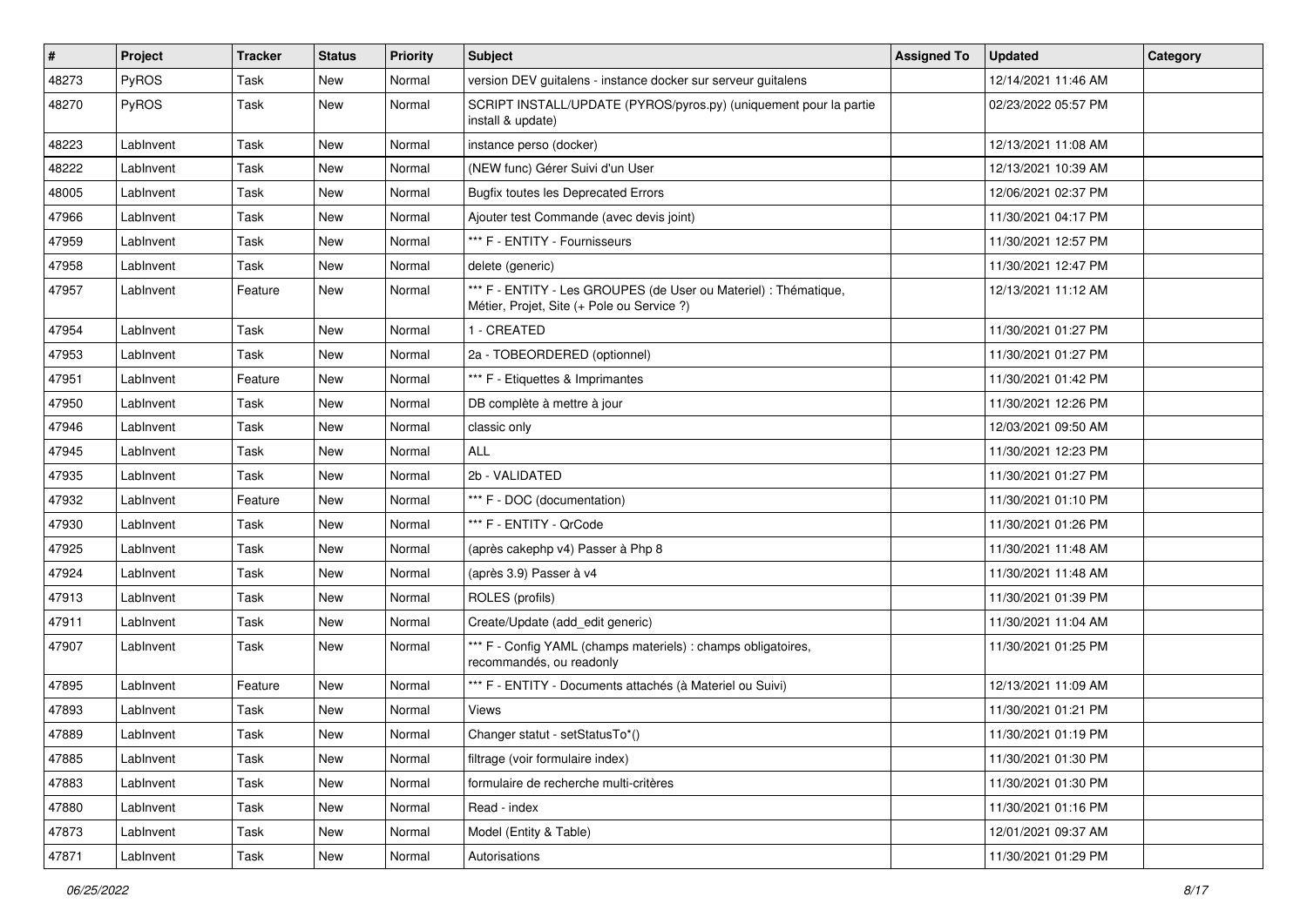| $\vert$ # | <b>Project</b> | <b>Tracker</b> | <b>Status</b> | <b>Priority</b> | <b>Subject</b>                                                | <b>Assigned To</b> | <b>Updated</b>      | Category |
|-----------|----------------|----------------|---------------|-----------------|---------------------------------------------------------------|--------------------|---------------------|----------|
| 47870     | LabInvent      | Task           | <b>New</b>    | Normal          | Tests (Materiels)                                             |                    | 11/30/2021 03:38 PM |          |
| 47869     | LabInvent      | Feature        | <b>New</b>    | Normal          | *** F - Tests                                                 |                    | 12/06/2021 02:28 PM |          |
| 47868     | LabInvent      | Task           | New           | Normal          | *** F - Super Entité (AppController, AppTable)                |                    | 11/30/2021 01:34 PM |          |
| 47865     | LabInvent      | Feature        | New           | Normal          | *** F - Configuration générale                                |                    | 12/13/2021 11:06 AM |          |
| 47864     | LabInvent      | Feature        | New           | Normal          | *** F - ENTITY - Autres                                       |                    | 11/30/2021 12:57 PM |          |
| 47862     | LabInvent      | Feature        | New           | Normal          | *** F - ENTITY - Prets (de Materiel)                          |                    | 12/13/2021 11:10 AM |          |
| 47447     | PyROS          | Task           | New           | Normal          | (F05) ACTIONS (CRUD), VIEWS, and AUTHORIZATIONS               |                    | 02/23/2022 10:45 AM |          |
| 47446     | <b>PyROS</b>   | Task           | New           | Normal          | <b>DOSSIER SSI</b>                                            |                    | 10/11/2021 11:32 AM |          |
| 47445     | PyROS          | Task           | New           | Normal          | CAHIER DE RECETTE (NC)                                        |                    | 10/11/2021 11:31 AM |          |
| 47444     | PyROS          | Task           | New           | Normal          | MANUELS UTILISATION, INSTALLATION, ET MAINTENANCE             |                    | 10/11/2021 11:31 AM |          |
| 47443     | PyROS          | Task           | New           | Normal          | RAPPORT DES TESTS & VALIDATIONS (application du plan de test) |                    | 10/11/2021 11:31 AM |          |
| 47442     | PyROS          | Task           | New           | Normal          | PLAN DE TESTS ET DE VALIDATIONS                               |                    | 10/11/2021 11:33 AM |          |
| 47441     | PyROS          | Task           | New           | Normal          | DOSSIER DE DÉFINITION                                         |                    | 10/11/2021 11:32 AM |          |
| 47440     | PyROS          | Task           | New           | Normal          | <b>LIVRABLES</b>                                              |                    | 10/11/2021 11:29 AM |          |
| 47439     | PyROS          | Task           | <b>New</b>    | Normal          | PA et PK CNES                                                 |                    | 01/31/2022 11:29 AM |          |
| 47438     | <b>PyROS</b>   | Task           | New           | Normal          | PK5 (2023-06) - Doc LIVRABLES (et Présentations)              |                    | 10/11/2021 11:26 AM |          |
| 47437     | PyROS          | Task           | New           | Normal          | PA4.1 (2023-05) - Présentations et Rapport Avancement         |                    | 10/11/2021 11:25 AM |          |
| 47436     | PyROS          | Task           | New           | Normal          | PK4 (2023-02) - Doc LIVRABLES (et Présentations)              |                    | 10/11/2021 11:23 AM |          |
| 47435     | PyROS          | Task           | New           | Normal          | PA3.2 (2023-02) - Présentations et Rapport Avancement         |                    | 10/11/2021 11:22 AM |          |
| 47433     | PyROS          | Task           | New           | Normal          | PA3.1 (2023-01) - Présentations et Rapport Avancement         |                    | 10/11/2021 11:22 AM |          |
| 47432     | PyROS          | Task           | New           | Normal          | PK3 (2023-01) - Doc LIVRABLES (et Présentations)              |                    | 10/11/2021 11:20 AM |          |
| 47431     | PyROS          | Task           | New           | Normal          | PA2.2 (2022-10) - Présentations et Rapport Avancement         |                    | 10/11/2021 11:19 AM |          |
| 47430     | PyROS          | Task           | New           | Normal          | PA2.1 (2022-08) - Présentations et Rapport Avancement         |                    | 10/11/2021 11:18 AM |          |
| 47428     | PyROS          | Task           | New           | Normal          | PK2 (2022-06) - Présentations + RA + Doc LIVRABLES            |                    | 01/31/2022 11:34 AM |          |
| 47419     | PyROS          | Task           | New           | Normal          | F16 FUNCTIONAL Tests                                          |                    | 10/11/2021 10:11 AM |          |
| 47418     | PyROS          | Task           | New           | Normal          | F15 FUNCTIONAL Tests                                          |                    | 10/11/2021 10:11 AM |          |
| 47416     | PyROS          | Task           | New           | Normal          | F13 FUNCTIONAL Tests                                          |                    | 10/11/2021 10:11 AM |          |
| 47415     | PyROS          | Task           | New           | Normal          | F12 FUNCTIONAL Tests                                          |                    | 10/11/2021 10:11 AM |          |
| 47414     | <b>PyROS</b>   | Task           | New           | Normal          | F11 FUNCTIONAL Tests                                          |                    | 10/11/2021 10:10 AM |          |
| 47413     | PyROS          | Task           | New           | Normal          | F10 FUNCTIONAL Tests                                          |                    | 10/11/2021 10:10 AM |          |
| 47411     | <b>PyROS</b>   | Task           | New           | Normal          | <b>F08 FUNCTIONAL Tests</b>                                   |                    | 10/11/2021 10:10 AM |          |
| 47410     | PyROS          | Task           | New           | Normal          | F07 FUNCTIONAL Tests                                          |                    | 10/11/2021 10:10 AM |          |
| 47409     | PyROS          | Task           | New           | Normal          | F06 FUNCTIONAL Tests                                          |                    | 10/11/2021 10:10 AM |          |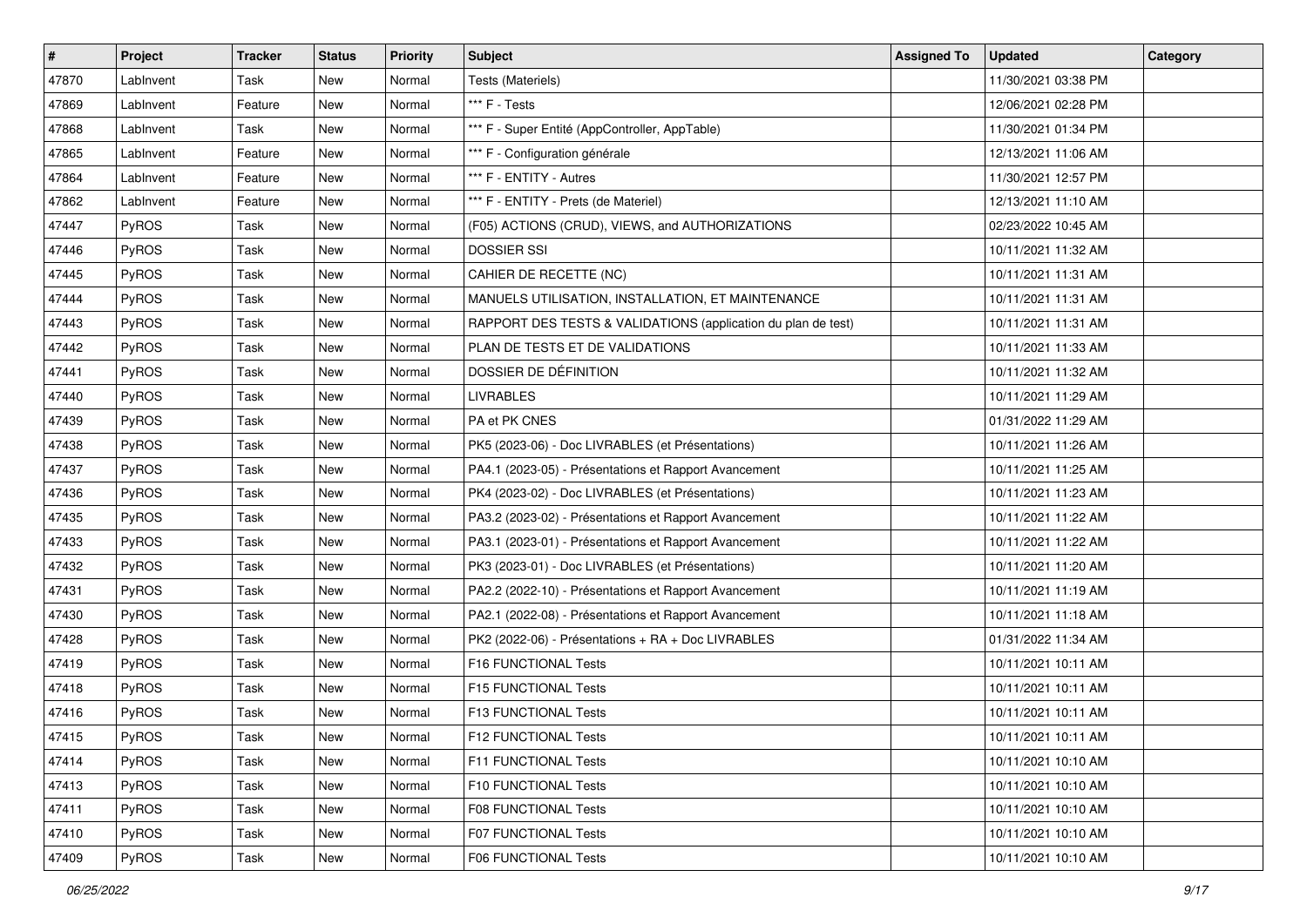| #     | Project | <b>Tracker</b> | <b>Status</b> | <b>Priority</b> | <b>Subject</b>                                                                              | <b>Assigned To</b> | <b>Updated</b>      | Category |
|-------|---------|----------------|---------------|-----------------|---------------------------------------------------------------------------------------------|--------------------|---------------------|----------|
| 47403 | PyROS   | Task           | New           | Normal          | HIGH LEVEL FUNCTION TESTS - Transversal functionalities TESTs<br>involving several features |                    | 10/11/2021 10:08 AM |          |
| 47402 | PyROS   | Task           | New           | Normal          | INTEGRATION TESTS - FEATURES integration tests with each other                              |                    | 10/11/2021 10:07 AM |          |
| 47401 | PyROS   | Task           | New           | Normal          | FUNCTIONAL TESTS - Each FEATURE functional tests                                            |                    | 10/11/2021 11:42 AM |          |
| 47393 | PyROS   | Task           | New           | Normal          | Device Config file (cf F14)                                                                 |                    | 12/14/2021 12:33 PM |          |
| 47392 | PyROS   | Task           | New           | Normal          | Device Commands Grammar (Generic & Native)                                                  |                    | 12/14/2021 12:32 PM |          |
| 47391 | PyROS   | Task           | New           | Normal          | Device Simulator (DeviceSimulator)                                                          |                    | 12/14/2021 12:32 PM |          |
| 47390 | PyROS   | Task           | New           | Normal          | Device Agent (AgentDevice) (de type Agent)                                                  |                    | 12/14/2021 12:32 PM |          |
| 47389 | PyROS   | Task           | New           | Normal          | Device Controller (DeviceController)                                                        |                    | 12/14/2021 12:29 PM |          |
| 47387 | PyROS   | Task           | New           | Normal          | (F14) CRUD config                                                                           |                    | 01/29/2022 01:24 AM |          |
| 47386 | PyROS   | Task           | New           | Normal          | (F03) Initial data (fixture)                                                                |                    | 12/15/2021 07:32 AM |          |
| 47375 | PyROS   | Task           | New           | Normal          | Association quota SP                                                                        |                    | 10/11/2021 10:37 AM |          |
| 46790 | PyROS   | Task           | New           | Normal          | F16 - EXIGENCES satisfaites (+ tests mis à jour)                                            |                    | 09/14/2021 02:47 PM |          |
| 46789 | PyROS   | Task           | New           | Normal          | F15 - EXIGENCES satisfaites (+ tests mis à jour)                                            |                    | 09/14/2021 02:47 PM |          |
| 46788 | PyROS   | Task           | New           | Normal          | (F14) EXIGENCES satisfaites (+ tests mis à jour)                                            |                    | 01/29/2022 01:24 AM |          |
| 46787 | PyROS   | Task           | New           | Normal          | (F09) REQUIREMENTS validated (+ tests udpated)                                              |                    | 12/14/2021 12:18 PM |          |
| 46786 | PyROS   | Task           | New           | Normal          | F08 - EXIGENCES satisfaites (+ tests mis à jour)                                            |                    | 09/14/2021 02:45 PM |          |
| 46785 | PyROS   | Task           | New           | Normal          | F07 - EXIGENCES satisfaites (+ tests mis à jour)                                            |                    | 09/14/2021 02:44 PM |          |
| 46783 | PyROS   | Task           | New           | Normal          | F04 - EXIGENCES satisfaites (+ tests mis à jour)                                            |                    | 09/14/2021 02:43 PM |          |
| 46782 | PyROS   | Task           | New           | Normal          | F03 - EXIGENCES satisfaites (+ tests mis à jour)                                            |                    | 09/14/2021 02:43 PM |          |
| 46781 | PyROS   | Task           | New           | Normal          | (F02) EXIGENCES satisfaites (+ tests mis à jour)                                            |                    | 01/29/2022 01:27 AM |          |
| 46780 | PyROS   | Task           | New           | Normal          | (F01) EXIGENCES satisfaites (+ tests mis à jour)                                            |                    | 10/08/2021 06:01 PM |          |
| 45818 | PyROS   | Task           | New           | Normal          | (F14) TESTS to validate this feature                                                        |                    | 08/09/2021 10:43 AM |          |
| 45816 | PyROS   | Task           | New           | Normal          | <b>SP Delete</b>                                                                            |                    | 10/28/2021 08:35 AM |          |
| 45815 | PyROS   | Task           | New           | Normal          | test_SCP_manage_quota                                                                       |                    | 09/22/2021 04:47 PM |          |
| 45811 | PyROS   | Task           | New           | Normal          | SP update                                                                                   |                    | 11/03/2021 09:16 AM |          |
| 45810 | PyROS   | Task           | New           | Normal          | SP Read (view list and view 1)                                                              |                    | 10/27/2021 02:47 PM |          |
| 45809 | PyROS   | Task           | New           | Normal          | SP Create                                                                                   |                    | 10/27/2021 08:42 AM |          |
| 45799 | PyROS   | Task           | New           | Normal          | Execute TESTS on commit/push (new script PUSH)                                              | Pallier Etienne    | 07/19/2021 08:54 AM |          |
| 45791 | PyROS   | Task           | New           | Normal          | PA1.1 (2022-03) - Présentations et Rapport Avancement                                       |                    | 10/11/2021 11:14 AM |          |
| 45790 | PyROS   | Task           | New           | Normal          | PK1 (2022-01) - Présentations + RA + Doc LIVRABLES                                          |                    | 01/31/2022 11:33 AM |          |
| 45776 | PyROS   | Task           | New           | Normal          | <b>Test User Delete</b>                                                                     |                    | 08/13/2021 01:46 PM |          |
| 45772 | PyROS   | Task           | New           | Normal          | Test User Read (view list and view 1)                                                       |                    | 08/13/2021 01:51 PM |          |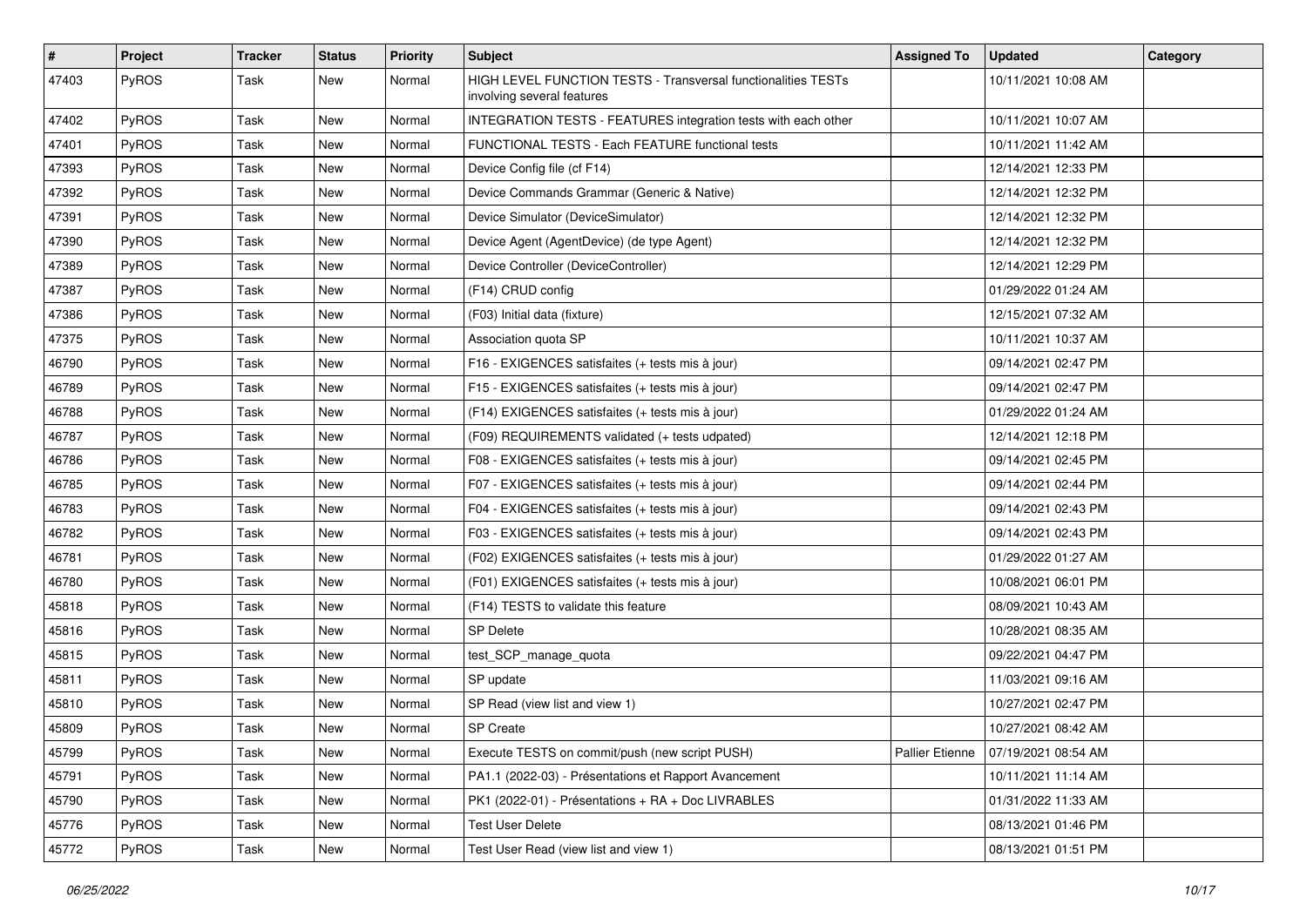| #     | Project      | <b>Tracker</b> | <b>Status</b> | <b>Priority</b> | Subject                                                                                                                 | <b>Assigned To</b>   | <b>Updated</b>      | Category |
|-------|--------------|----------------|---------------|-----------------|-------------------------------------------------------------------------------------------------------------------------|----------------------|---------------------|----------|
| 45766 | PyROS        | Task           | New           | Normal          | <b>Test User Update</b>                                                                                                 |                      | 08/13/2021 01:53 PM |          |
| 45762 | PyROS        | Task           | <b>New</b>    | Normal          | <b>Test User Connexion</b>                                                                                              |                      | 08/13/2021 01:55 PM |          |
| 45761 | PyROS        | Task           | New           | Normal          | Test User Create (registration)                                                                                         |                      | 08/13/2021 01:54 PM |          |
| 45756 | PyROS        | Task           | New           | Normal          | QUOTA & PRIO - Gestion du quota et de la priorité                                                                       |                      | 10/11/2021 10:35 AM |          |
| 45748 | PyROS        | Task           | New           | Normal          | Définir Accesseurs (getX())                                                                                             |                      | 01/29/2022 01:21 AM |          |
| 45556 | PyROS        | Task           | New           | Normal          | User activation/deactivation                                                                                            |                      | 06/25/2021 08:18 AM |          |
| 45552 | PyROS        | Task           | New           | Normal          | General configuration integration                                                                                       |                      | 03/15/2022 11:15 PM |          |
| 45550 | PyROS        | Task           | New           | Normal          | Users View & Export                                                                                                     | Koralewski<br>Alexis | 03/29/2022 09:14 AM |          |
| 45484 | PyROS        | Feature        | New           | Normal          | **** D5 - Images management (L1-L2)                                                                                     |                      | 02/02/2022 02:36 PM |          |
| 45481 | PyROS        | Feature        | New           | Normal          | **** D2 - Users & Programs                                                                                              |                      | 03/29/2022 09:17 AM |          |
| 45452 | PyROS        | Story          | New           | Normal          | *** REQ-0XX REQUIREMENTS FROM CNES (PR)                                                                                 |                      | 06/14/2021 01:17 PM |          |
| 45346 | PyROS        | Task           | New           | Normal          | (F10) ENTITIES - Initial data (fixture)                                                                                 |                      | 06/03/2021 09:17 AM |          |
| 45340 | PyROS        | Task           | New           | Normal          | <b>INITIAL DATA (fixtures)</b>                                                                                          | Koralewski<br>Alexis | 12/14/2021 12:09 PM |          |
| 45295 | PyROS        | Task           | New           | Normal          | Create DARK files (acquisition)                                                                                         |                      | 05/27/2021 11:22 AM |          |
| 45294 | PyROS        | Task           | New           | Normal          | Create BIAS files (acquisition)                                                                                         |                      | 05/27/2021 11:22 AM |          |
| 45293 | PyROS        | Task           | New           | Normal          | Create FLAT files (acquisition)                                                                                         |                      | 05/27/2021 11:21 AM |          |
| 45292 | PyROS        | Task           | New           | Normal          | (F10) TESTS to validate this feature                                                                                    |                      | 05/27/2021 11:11 AM |          |
| 45291 | PyROS        | Task           | New           | Normal          | (F10) AUTHORIZATIONS for this feature (who can do what) :<br>documentation & implementation                             |                      | 06/08/2021 08:19 AM |          |
| 45290 | PyROS        | Task           | New           | Normal          | (F10) ENTITIES - definition & implementation                                                                            |                      | 06/03/2021 09:17 AM |          |
| 45195 | PyROS        | Story          | New           | Normal          | REQ-122 Page information état agent                                                                                     |                      | 05/12/2021 12:18 PM |          |
| 45194 | <b>PyROS</b> | Story          | New           | Normal          | REQ-121 Limiter le nombre d'essais de connexion d'un utilisateur                                                        |                      | 05/12/2021 12:17 PM |          |
| 45193 | PyROS        | Story          | New           | Normal          | REQ-120 Pages web dédiées pour gérer différents besoins                                                                 |                      | 05/12/2021 12:17 PM |          |
| 45192 | <b>PyROS</b> | Story          | New           | Normal          | REQ-119 Analyse images : le service de traitement d'images doit être<br>interopérable (à distance, par service externe) |                      | 05/12/2021 12:17 PM |          |
| 45191 | PyROS        | Story          | New           | Normal          | REQ-118 Avoir un obturateur sur les caméras (Utile pour faire les Dark)                                                 |                      | 05/12/2021 12:16 PM |          |
| 45190 | PyROS        | Story          | New           | Normal          | REQ-117 Calibration : génération des images de calibration en fonction du<br>temps (DBF) (Dark depend du temps pose)    |                      | 05/12/2021 12:16 PM |          |
| 45189 | PyROS        | Story          | New           | Normal          | REQ-116 Calibration astro: trouver une solution quand l'image est<br>distendue (distortion)                             |                      | 05/12/2021 12:16 PM |          |
| 45188 | PyROS        | Story          | New           | Normal          | REQ-115 Calibration : traiter efficacement les fichiers de calibration DBF<br>(dark, bias, flat)                        |                      | 05/12/2021 12:15 PM |          |
| 45187 | PyROS        | Story          | New           | Normal          | REQ-114 Planification des séquences : Equité                                                                            |                      | 05/12/2021 12:15 PM |          |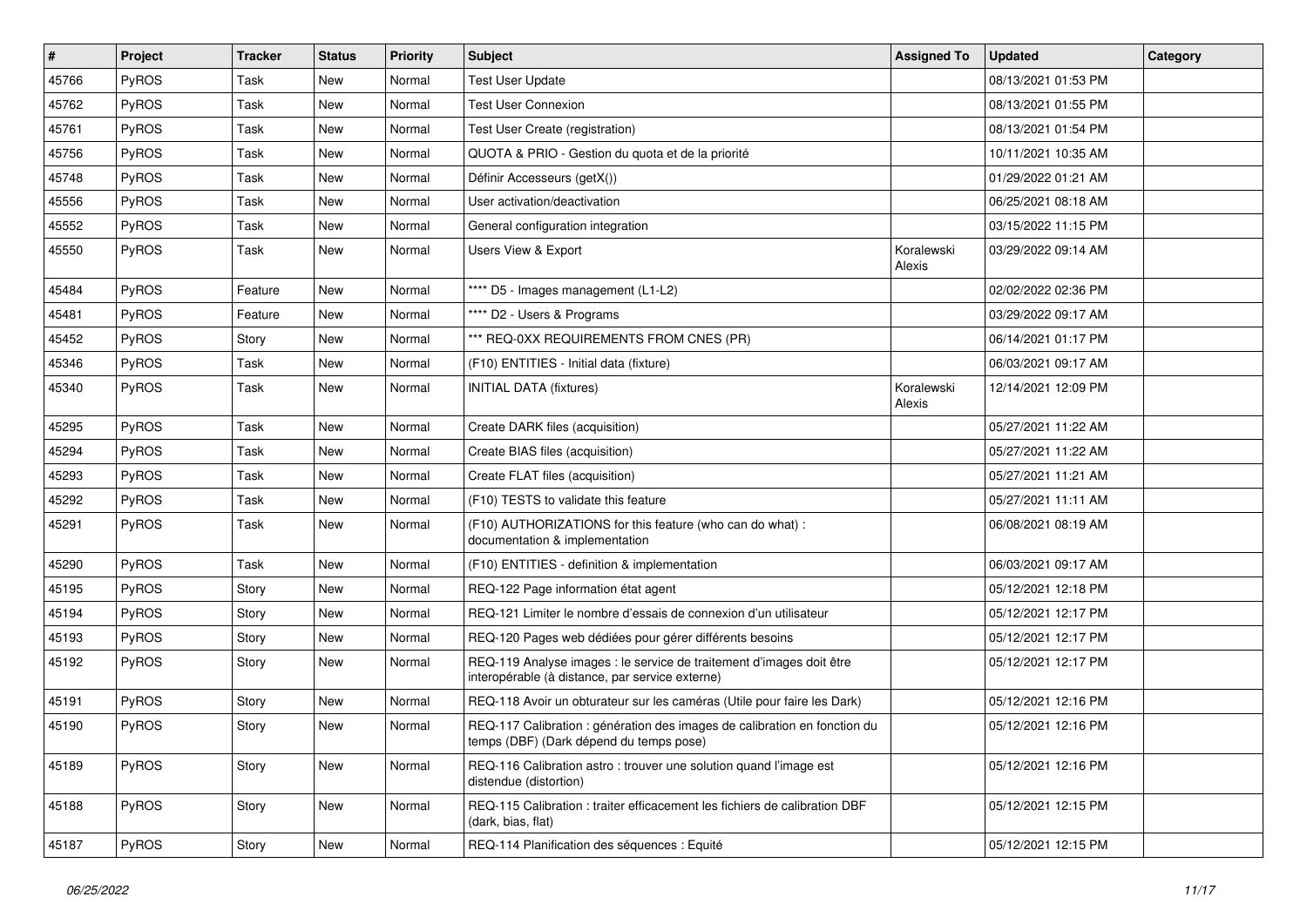| $\vert$ # | Project      | <b>Tracker</b> | <b>Status</b> | <b>Priority</b> | <b>Subject</b>                                                                                                   | <b>Assigned To</b> | <b>Updated</b>      | Category |
|-----------|--------------|----------------|---------------|-----------------|------------------------------------------------------------------------------------------------------------------|--------------------|---------------------|----------|
| 45186     | PyROS        | Story          | New           | Normal          | REQ-113 Planification des séquences : Efficacité, efficience                                                     |                    | 05/12/2021 12:15 PM |          |
| 45185     | PyROS        | Story          | New           | Normal          | REQ-112 Planification des séquences : Flexibilité                                                                |                    | 05/12/2021 12:14 PM |          |
| 45184     | PyROS        | Story          | New           | Normal          | REQ-111 Mise en sécurité automatique en cas de cyclone                                                           |                    | 03/16/2022 04:38 PM |          |
| 45183     | <b>PyROS</b> | Story          | New           | Normal          | REQ-110 Arrêt et redémarrage automatique en cas de coupure électrique                                            |                    | 03/16/2022 04:38 PM |          |
| 45182     | PyROS        | Story          | New           | Normal          | REQ-109 Afficher infos utiles sur les requetes/séquences                                                         |                    | 05/12/2021 12:13 PM |          |
| 45181     | <b>PyROS</b> | Story          | New           | Normal          | REQ-108 Pouvoir déposer dans différents systèmes de coordonnées                                                  |                    | 02/22/2022 04:38 PM |          |
| 45180     | PyROS        | Story          | New           | Normal          | REQ-107 Suivi complet d'une requête, depuis son dépot, jusqu'à son<br>exécution, en passant par sa planification |                    | 05/12/2021 12:12 PM |          |
| 45179     | PyROS        | Story          | New           | Normal          | REQ-106 Requete appartient à un SP (lié à un PI qui est lié à des users)                                         |                    | 05/12/2021 12:12 PM |          |
| 45178     | PyROS        | Story          | New           | Normal          | REQ-105 Pouvoir enlever une séquence (scène) déposée pour en déposer<br>une autre                                |                    | 05/12/2021 12:11 PM |          |
| 45177     | PyROS        | Story          | New           | Normal          | REQ-104 Rôles utilisateurs (profils)                                                                             |                    | 05/12/2021 12:11 PM |          |
| 45176     | PyROS        | Story          | New           | Normal          | REQ-103 Connexion unique pour accéder à tous les services, si possible<br>via annuaire LDAP                      |                    | 05/12/2021 12:10 PM |          |
| 45175     | PyROS        | Story          | New           | Normal          | REQ-102 Surveillance et sécurisation de la BD                                                                    |                    | 03/16/2022 04:38 PM |          |
| 45174     | <b>PyROS</b> | Story          | New           | Normal          | REQ-213 Sauvegarde temporaire des images brutes pour opérations de<br>maintenance                                |                    | 05/12/2021 12:01 PM |          |
| 45173     | PyROS        | Story          | <b>New</b>    | Normal          | REQ-212 Espace privé pour extensions et déploiement sans git                                                     |                    | 05/12/2021 12:00 PM |          |
| 45172     | PyROS        | Story          | New           | Normal          | REQ-211 Allsky scan                                                                                              |                    | 05/12/2021 11:58 AM |          |
| 45171     | PyROS        | Story          | New           | Normal          | REQ-210 Affichage contenu BD                                                                                     |                    | 05/12/2021 11:58 AM |          |
| 45170     | PyROS        | Story          | New           | Normal          | REQ-209 Lecture des logs                                                                                         |                    | 05/12/2021 11:58 AM |          |
| 45169     | <b>PyROS</b> | Story          | New           | Normal          | REQ-208 Lecture et téléchargement des images                                                                     |                    | 05/12/2021 11:57 AM |          |
| 45168     | PyROS        | Story          | New           | Normal          | REQ-207 Rapports de synthèse, outils de monitoring                                                               |                    | 05/12/2021 11:57 AM |          |
| 45167     | PyROS        | Story          | New           | Normal          | REQ-206 Espace mutualisé (comme CADOR)                                                                           |                    | 05/12/2021 11:57 AM |          |
| 45166     | PyROS        | Story          | New           | Normal          | REQ-205 Bandeau en haut de pages pour messages d'info ou<br>avertissement                                        |                    | 05/12/2021 11:56 AM |          |
| 45165     | <b>PyROS</b> | Story          | New           | Normal          | REQ-204 Architecture site, différents espaces selon les roles                                                    |                    | 05/12/2021 11:56 AM |          |
| 45164     | PyROS        | Story          | <b>New</b>    | Normal          | REQ-203 GUI multilingue (choix de la langue)                                                                     |                    | 05/12/2021 11:55 AM |          |
| 45163     | PyROS        | Story          | <b>New</b>    | Normal          | REQ-013 PYROS-10 ordonnancement temps réel                                                                       |                    | 07/01/2021 08:30 AM |          |
| 45162     | PyROS        | Story          | New           | Normal          | REQ-014 PYROS-10 priorité et quotas utilisateurs                                                                 |                    | 07/01/2021 08:29 AM |          |
| 45161     | PyROS        | Story          | New           | Normal          | REQ-011 PYROS-10 ordonnanceur sur chaque télescope                                                               |                    | 07/01/2021 08:29 AM |          |
| 45160     | PyROS        | Story          | New           | Normal          | REQ-012 PYROS-10 limiter les temps morts entre requêtes                                                          |                    | 05/12/2021 10:47 AM |          |
| 45159     | PyROS        | Story          | New           | Normal          | REQ-003 Interface avec les données CNRS de manière authentifiée                                                  |                    | 05/12/2021 10:46 AM |          |
| 45158     | PyROS        | Story          | New           | Normal          | REQ-006 Notification de changement d'état d'une requête                                                          |                    | 05/12/2021 10:45 AM |          |
| 45157     | PyROS        | Story          | New           | Normal          | REQ-002 Déclenchement des jobs sur déclenchement au lieu de scrutation                                           |                    | 05/12/2021 11:46 AM |          |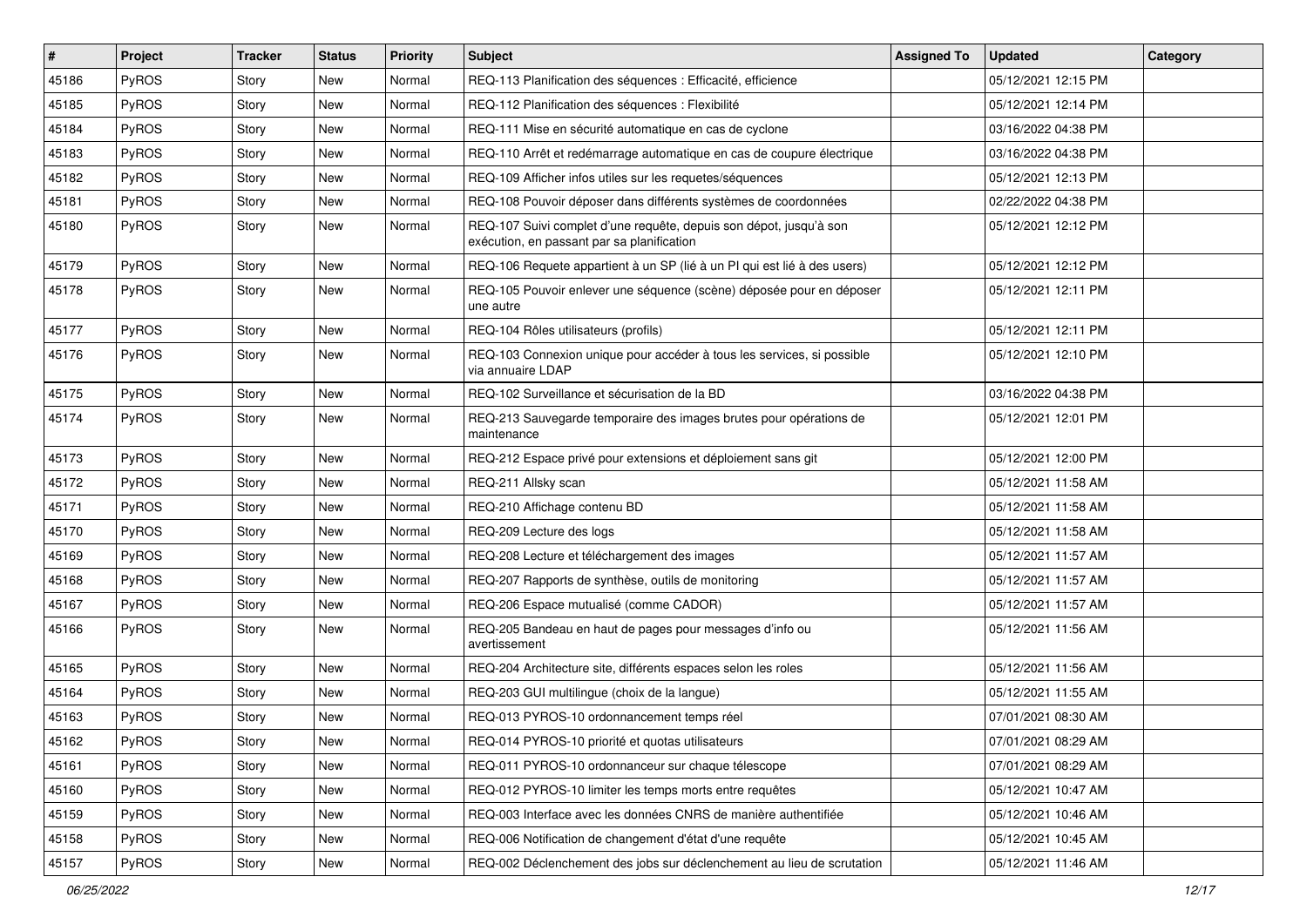| $\pmb{\#}$ | Project      | <b>Tracker</b> | <b>Status</b> | <b>Priority</b> | <b>Subject</b>                                                                          | <b>Assigned To</b> | <b>Updated</b>      | Category |
|------------|--------------|----------------|---------------|-----------------|-----------------------------------------------------------------------------------------|--------------------|---------------------|----------|
| 45156      | PyROS        | Story          | New           | Normal          | REQ-004 POC GTRS et websocket                                                           |                    | 05/12/2021 11:45 AM |          |
| 45155      | PyROS        | Story          | New           | Normal          | REQ-001 planification de tâches récurrentes                                             |                    | 05/12/2021 10:44 AM |          |
| 45154      | PyROS        | Story          | New           | Normal          | REQ-070 SSI_010 Spécifications techniques SSI                                           |                    | 03/16/2022 04:42 PM |          |
| 45153      | PyROS        | Story          | New           | Normal          | REQ-051 Sécurité des systèmes informatique (SSI)                                        |                    | 03/16/2022 04:44 PM |          |
| 45152      | PyROS        | Story          | New           | Normal          | REQ-068 ACCEPT_010 Plan de validation et d'essai                                        |                    | 05/12/2021 10:42 AM |          |
| 45151      | PyROS        | Story          | New           | Normal          | REQ-069 Plan de validation et d'essai                                                   |                    | 05/12/2021 10:42 AM |          |
| 45150      | PyROS        | Story          | New           | Normal          | REQ-066 QUALIF_030 Exigence                                                             |                    | 05/12/2021 10:41 AM |          |
| 45149      | <b>PyROS</b> | Story          | New           | Normal          | REQ-067 Qualification des exigences                                                     |                    | 05/12/2021 10:41 AM |          |
| 45148      | PyROS        | Story          | New           | Normal          | REQ-063 Qualification opérationnelle                                                    |                    | 05/12/2021 10:40 AM |          |
| 45147      | PyROS        | Story          | New           | Normal          | REQ-059 Qualification technique                                                         |                    | 05/12/2021 10:40 AM |          |
| 45146      | PyROS        | Story          | New           | Normal          | REQ-064 Déploiement                                                                     |                    | 05/12/2021 10:39 AM |          |
| 45145      | PyROS        | Story          | New           | Normal          | REQ-062 QUALIF_020 Qualification opérationnelle                                         |                    | 05/12/2021 10:39 AM |          |
| 45144      | PyROS        | Story          | New           | Normal          | REQ-060 JUSTIF_010 Justification de la définition                                       |                    | 05/12/2021 10:38 AM |          |
| 45143      | PyROS        | Story          | New           | Normal          | REQ-061 Justification de la définition                                                  |                    | 05/12/2021 10:37 AM |          |
| 45142      | PyROS        | Story          | <b>New</b>    | Normal          | REQ-058 QUALIF_010 Qualification technique                                              |                    | 05/12/2021 10:37 AM |          |
| 45141      | PyROS        | Story          | New           | Normal          | REQ-056 INTERFACE_010 Interfaçage avec PyROS                                            |                    | 05/12/2021 10:36 AM |          |
| 45140      | PyROS        | Story          | New           | Normal          | REQ-057 Interfaçage avec TAROT NC                                                       |                    | 05/12/2021 10:36 AM |          |
| 45139      | PyROS        | Story          | New           | Normal          | REQ-054 Documentation et Formation                                                      |                    | 05/12/2021 10:35 AM |          |
| 45138      | PyROS        | Story          | New           | Normal          | REQ-055 ERGO_040 Documentation                                                          |                    | 05/12/2021 10:35 AM |          |
| 45137      | PyROS        | Story          | <b>New</b>    | Normal          | REQ-053 ERGO_030 Formation                                                              |                    | 05/12/2021 10:35 AM |          |
| 45136      | PyROS        | Story          | New           | Normal          | REQ-052 ERGO_020 Operabilité                                                            |                    | 05/12/2021 10:34 AM |          |
| 45135      | PyROS        | Story          | New           | Normal          | REQ-050 SURETE_260 Système informatique (SSI)                                           |                    | 03/16/2022 04:42 PM |          |
| 45134      | PyROS        | Story          | New           | Normal          | REQ-043 SURETE_180 Sécurité des personnes : lumière                                     |                    | 05/12/2021 10:33 AM |          |
| 45133      | PyROS        | Story          | New           | Normal          | REQ-042 SURETE_170 Sécurité des personnes : système d'arrêt<br>automatique              |                    | 05/12/2021 10:33 AM |          |
| 45132      | PyROS        | Story          | New           | Normal          | REQ-031 SURETE_040 Automatisation du bâtiment                                           |                    | 05/12/2021 10:32 AM |          |
| 45131      | PyROS        | Story          | New           | Normal          | REQ-049 SURETE_250 Transfert des données                                                |                    | 03/16/2022 04:16 PM |          |
| 45130      | PyROS        | Story          | <b>New</b>    | Normal          | REQ-047 SURETE_240 Sauvegarde des données brutes                                        |                    | 03/16/2022 04:42 PM |          |
| 45129      | PyROS        | Story          | New           | Normal          | REQ-046 SURETE_210 Arrêt du système en cas de condition<br>météorologiques défavorables |                    | 03/16/2022 04:42 PM |          |
| 45128      | PyROS        | Story          | New           | Normal          | REQ-045 SECURITE_200 Système d'alerte                                                   |                    | 03/16/2022 04:42 PM |          |
| 45127      | PyROS        | Story          | New           | Normal          | REQ-044 SURETE_190 Sécurité des personnes : système d'arrêt<br>d'urgence                |                    | 05/12/2021 10:30 AM |          |
| 45126      | PyROS        | Story          | New           | Normal          | REQ-048 sauvegarde des données brutes                                                   |                    | 03/16/2022 04:43 PM |          |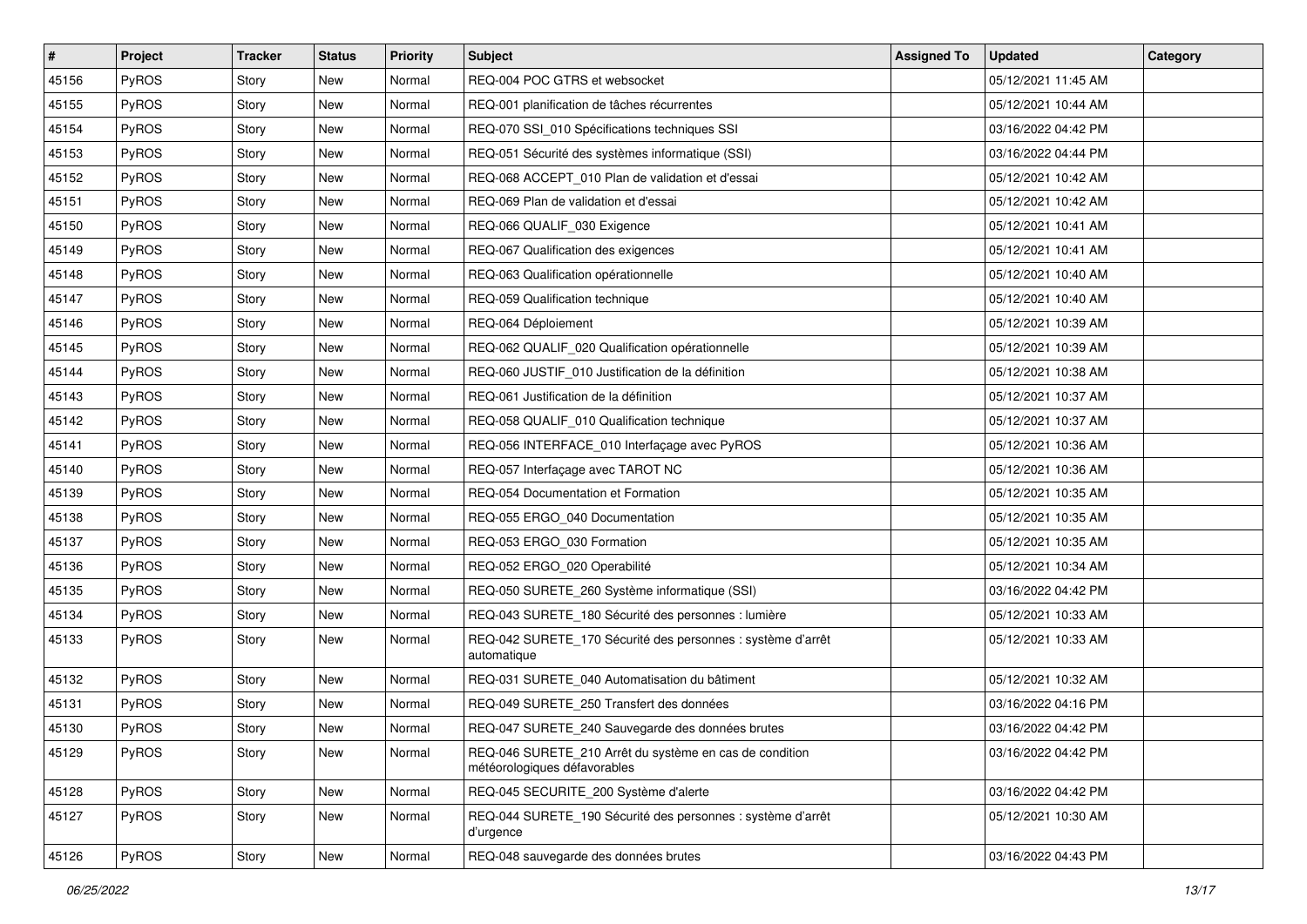| $\vert$ # | Project      | <b>Tracker</b> | <b>Status</b> | <b>Priority</b> | <b>Subject</b>                                                                  | <b>Assigned To</b>     | <b>Updated</b>      | Category |
|-----------|--------------|----------------|---------------|-----------------|---------------------------------------------------------------------------------|------------------------|---------------------|----------|
| 45125     | PyROS        | Story          | New           | Normal          | REQ-041 information sur les composants (ajout)                                  |                        | 05/12/2021 10:29 AM |          |
| 45124     | PyROS        | Story          | New           | Normal          | REQ-038 focalisation, alignement,                                               |                        | 05/12/2021 10:29 AM |          |
| 45123     | <b>PyROS</b> | Story          | New           | Normal          | REQ-036 logiciel pour la maintenance à distance                                 |                        | 05/12/2021 10:28 AM |          |
| 45122     | PyROS        | Story          | New           | Normal          | REQ-032 automatisation du bâtiment et du télescope                              |                        | 05/12/2021 10:27 AM |          |
| 45121     | PyROS        | Story          | New           | Normal          | REQ-009 requêtes de calibration                                                 |                        | 05/12/2021 10:54 AM |          |
| 45120     | PyROS        | Story          | New           | Normal          | REQ-017 Information sur les requêtes soumises par l'utilisateur                 |                        | 05/12/2021 10:55 AM |          |
| 45119     | PyROS        | Story          | New           | Normal          | REQ-008 requêtes SST flexibles                                                  |                        | 05/12/2021 10:54 AM |          |
| 45118     | <b>PyROS</b> | Story          | New           | Normal          | REQ-016 informations sur les composants de l'observatoire                       |                        | 05/12/2021 10:55 AM |          |
| 45117     | PyROS        | Story          | New           | Normal          | REQ-019 Mise à disposition des images et mesures                                |                        | 05/12/2021 10:55 AM |          |
| 45116     | PyROS        | Story          | New           | Normal          | REQ-039 SURETE_160 Sauvegarde des pannes                                        |                        | 05/12/2021 10:56 AM |          |
| 45115     | PyROS        | Story          | New           | Normal          | REQ-035 SURETE 130 Maintenance à distance                                       |                        | 05/12/2021 10:56 AM |          |
| 45114     | PyROS        | Story          | New           | Normal          | REQ-021 FONC_020 Saut en déclinaison entre chaque image                         |                        | 05/12/2021 10:15 AM |          |
| 45113     | PyROS        | Story          | New           | Normal          | REQ-024 FONC_080 Directions et trajectoires accessibles                         |                        | 05/12/2021 10:11 AM |          |
| 45112     | PyROS        | Story          | New           | Normal          | REQ-023 FONC_030 Délai de reprogrammation                                       |                        | 05/12/2021 10:00 AM |          |
| 45103     | PyROS        | Story          | New           | Normal          | REQ-033 SURETE_050 Prise en compte de la météo                                  |                        | 03/16/2022 04:42 PM |          |
| 45102     | PyROS        | Story          | New           | Normal          | REQ-029 Métadonnées des images                                                  |                        | 05/11/2021 04:44 PM |          |
| 45101     | PyROS        | Story          | New           | Normal          | REQ-034 SURETE_080 Coupure électrique                                           |                        | 03/16/2022 04:42 PM |          |
| 45100     | PyROS        | Story          | New           | Normal          | REQ-026 Plage d'angles horaires et ligne d'horizon                              |                        | 05/11/2021 04:38 PM |          |
| 45099     | PyROS        | Story          | New           | Normal          | REQ-037 SURETE_140 Vérification du fonctionnement du télescope :<br>calibration |                        | 05/11/2021 04:35 PM |          |
| 45098     | PyROS        | Story          | New           | Normal          | REQ-030 SURETE 30 Répartition des nuits                                         |                        | 05/11/2021 04:27 PM |          |
| 45097     | PyROS        | Story          | New           | Normal          | REQ-028 FONC_180 Métadonnées pour les poursuites LEO (optionnelle)              |                        | 05/11/2021 04:45 PM |          |
| 45096     | PyROS        | Story          | New           | Normal          | REQ-027 FONC_170 Métadonnées                                                    |                        | 05/11/2021 04:44 PM |          |
| 45095     | PyROS        | Story          | New           | Normal          | REQ-018 Cloisonnement des données                                               |                        | 05/11/2021 04:17 PM |          |
| 45051     | PyROS        | Task           | New           | Normal          | Implémenter le protocole Indi avec une classe DeviceControllerIndi              |                        | 05/06/2021 05:05 PM |          |
| 45049     | PyROS        | Task           | New           | Normal          | <b>CAMERA FLI</b>                                                               |                        | 07/16/2021 09:34 AM |          |
| 45048     | PyROS        | Task           | New           | Normal          | HARDWARE DEVICES definition, test, config, management                           |                        | 10/08/2021 05:51 PM |          |
| 45047     | PyROS        | Task           | New           | Normal          | Piloter le telescope en mode manuel depuis le Dashboard                         | Pallier Etienne        | 12/14/2021 12:34 PM |          |
| 45046     | PyROS        | Task           | New           | Normal          | Manual mode                                                                     |                        | 12/14/2021 12:34 PM |          |
| 45041     | PyROS        | Task           | New           | Normal          | Pouvoir télécharger zip ou faire clone depuis gitlab sans se connecter          | <b>Pallier Etienne</b> | 05/06/2021 04:05 PM |          |
| 45035     | PyROS        | Task           | New           | Normal          | Resilience (failure tolerance)                                                  |                        | 05/06/2021 12:58 PM |          |
| 45034     | PyROS        | Task           | New           | Normal          | Resilience (failure tolerance)                                                  |                        | 05/06/2021 12:58 PM |          |
| 45003     | PyROS        | Task           | New           | Normal          | Config Read & View                                                              | Koralewski<br>Alexis   | 08/09/2021 10:43 AM |          |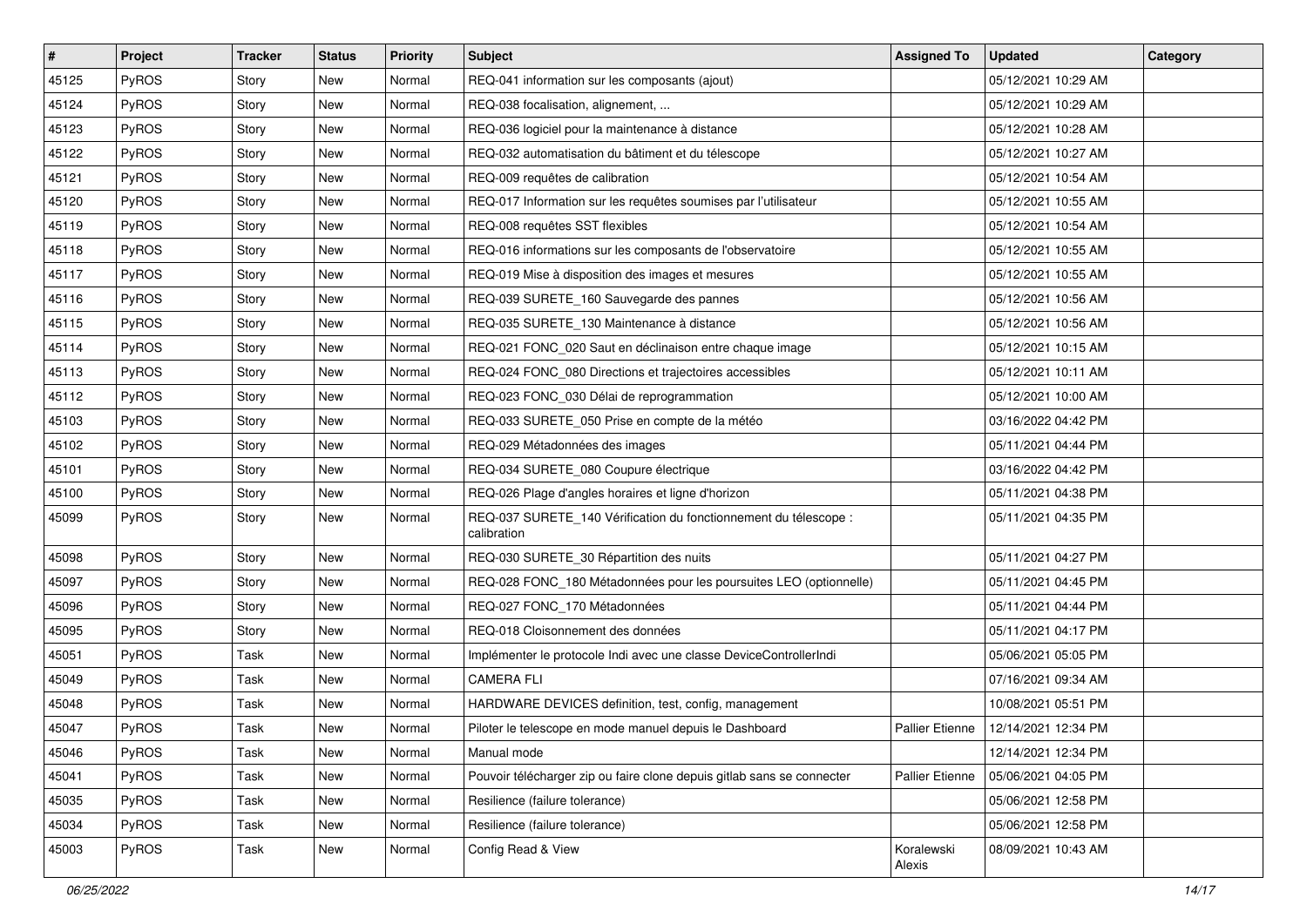| $\vert$ # | Project | <b>Tracker</b> | <b>Status</b> | <b>Priority</b> | <b>Subject</b>                                                                                                       | <b>Assigned To</b>   | <b>Updated</b>      | Category |
|-----------|---------|----------------|---------------|-----------------|----------------------------------------------------------------------------------------------------------------------|----------------------|---------------------|----------|
| 44999     | PyROS   | Task           | New           | Normal          | Execution                                                                                                            |                      | 12/14/2021 12:35 PM |          |
| 44998     | PyROS   | Task           | New           | Normal          | Monitoring: Check & log continuously instrument (or telescope) status                                                |                      | 12/14/2021 12:33 PM |          |
| 44997     | PyROS   | Task           | New           | Normal          | Start & Stop                                                                                                         |                      | 12/14/2021 12:33 PM |          |
| 44995     | PyROS   | Task           | New           | Normal          | (F09) TESTS to validate this feature                                                                                 |                      | 10/08/2021 05:45 PM |          |
| 44994     | PyROS   | Task           | New           | Normal          | (F09) AUTHORIZATIONS for this feature (who can do what) : doc &<br>implem.                                           |                      | 12/14/2021 12:15 PM |          |
| 44993     | PyROS   | Task           | <b>New</b>    | Normal          | (F09) ENTITIES definition & implementation                                                                           |                      | 12/14/2021 12:33 PM |          |
| 44992     | PyROS   | Task           | New           | Normal          | Switch modes between Automatic and Manual mode                                                                       |                      | 05/04/2021 12:31 PM |          |
| 44991     | PyROS   | Task           | New           | Normal          | Execution                                                                                                            |                      | 05/04/2021 12:30 PM |          |
| 44990     | PyROS   | Task           | New           | Normal          | Monitoring: Check & log continuously Telescope and instruments status,<br>and make a general synthesis               |                      | 05/04/2021 12:30 PM |          |
| 44989     | PyROS   | Task           | New           | Normal          | Start & Stop                                                                                                         |                      | 05/04/2021 12:29 PM |          |
| 44988     | PyROS   | Task           | <b>New</b>    | Normal          | TESTS to validate this feature                                                                                       |                      | 05/04/2021 12:26 PM |          |
| 44987     | PyROS   | Task           | New           | Normal          | (F08) AUTHORIZATIONS for this feature (who can do what) :<br>documentation & implementation                          |                      | 06/08/2021 08:20 AM |          |
| 44986     | PyROS   | Task           | New           | Normal          | ENTITIES (& properties) to be defined                                                                                |                      | 05/04/2021 12:25 PM |          |
| 44973     | PyROS   | Task           | New           | Normal          | (F07) Scheduling Sequences according to priorities, quotas, observing<br>conditions, Seq parameters, Seq constraints |                      | 05/06/2021 02:59 PM |          |
| 44972     | PyROS   | Task           | New           | Normal          | Planning triggers - each time the context is changed                                                                 |                      | 05/03/2021 12:06 PM |          |
| 44971     | PyROS   | Task           | New           | Normal          | Get the list of sequences to be planned                                                                              |                      | 05/03/2021 11:43 AM |          |
| 44970     | PyROS   | Task           | New           | Normal          | TESTS to validate this feature                                                                                       |                      | 05/03/2021 11:41 AM |          |
| 44969     | PyROS   | Task           | New           | Normal          | (F07) AUTHORIZATIONS for this feature (who can do what) :<br>documentation & implementation                          |                      | 06/08/2021 08:21 AM |          |
| 44968     | PyROS   | Task           | New           | Normal          | ENTITIES (& properties) to be defined                                                                                |                      | 05/03/2021 11:38 AM |          |
| 44945     | PyROS   | Task           | New           | Normal          | (READ 1) Sequence detailed view                                                                                      |                      | 02/03/2022 09:45 AM |          |
| 44939     | PyROS   | Task           | New           | Normal          | SUBMIT a Seq to planning (status => "submitted")                                                                     | Koralewski<br>Alexis | 02/03/2022 10:23 AM |          |
| 44932     | PyROS   | Task           | New           | Normal          | CREATE a Sequence (must be attached to a valid SP)                                                                   |                      | 02/23/2022 12:02 PM |          |
| 44930     | PyROS   | Task           | <b>New</b>    | Normal          | (F05) TESTS & REQUIREMENTS to validate this feature                                                                  | Koralewski<br>Alexis | 02/22/2022 03:01 PM |          |
| 44928     | PyROS   | Task           | New           | Normal          | (F05) ENTITIES definition (doc spec) & implementation (DB)                                                           | Koralewski<br>Alexis | 02/03/2022 10:13 AM |          |
| 44924     | PyROS   | Task           | New           | Normal          | (F04) ENTITIES - definition & implementation                                                                         |                      | 12/15/2021 07:36 AM |          |
| 44923     | PyROS   | Task           | New           | Normal          | (F04) TESTS to validate this feature                                                                                 |                      | 12/15/2021 07:36 AM |          |
| 44922     | PyROS   | Task           | New           | Normal          | (F04) AUTHORIZATIONS for this feature (who can do what) :<br>documentation & implementation                          |                      | 12/15/2021 07:37 AM |          |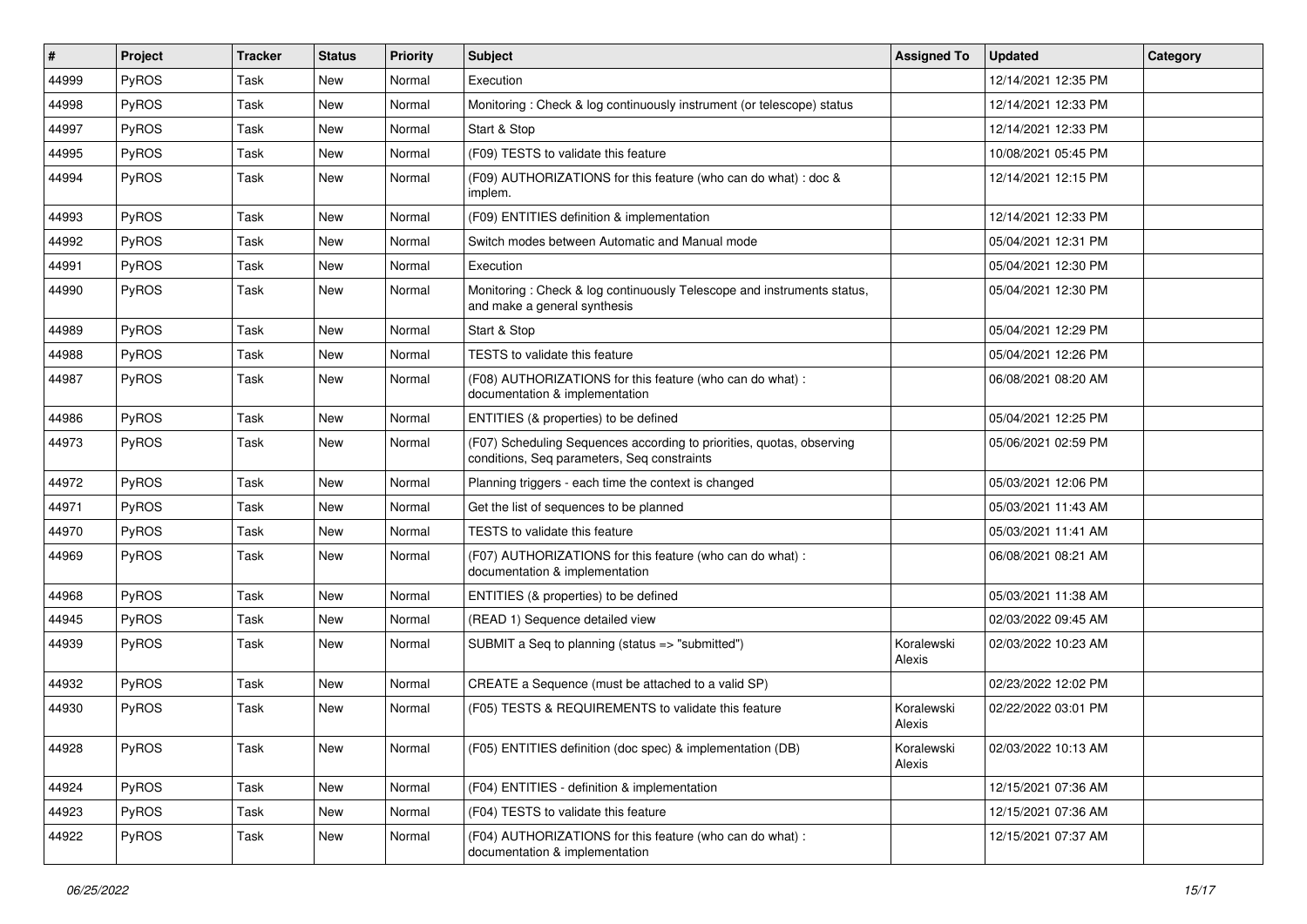| #     | Project | <b>Tracker</b> | <b>Status</b> | <b>Priority</b> | <b>Subject</b>                                                                                                                          | <b>Assigned To</b>   | <b>Updated</b>      | Category |
|-------|---------|----------------|---------------|-----------------|-----------------------------------------------------------------------------------------------------------------------------------------|----------------------|---------------------|----------|
| 44921 | PyROS   | Task           | <b>New</b>    | Normal          | Démarrage de la production des fichiers de calibration (fin de nuit)                                                                    |                      | 04/30/2021 12:43 PM |          |
| 44920 | PyROS   | Task           | <b>New</b>    | Normal          | Démarrage ou fin des observations (début/fin de nuit)                                                                                   |                      | 04/30/2021 12:43 PM |          |
| 44919 | PyROS   | Task           | New           | Normal          | Sauvegarder (logger) les différents changements d'état                                                                                  |                      | 12/15/2021 07:37 AM |          |
| 44918 | PyROS   | Task           | New           | Normal          | Optimiser : Agir sur le système en fonction des conditions d'observation<br>pour n'observer que quand la qualité du ciel est suffisante |                      | 04/30/2021 12:41 PM |          |
| 44917 | PyROS   | Task           | New           | Normal          | Sécuriser : Agir sur le système en fonction de l'environnement<br>(externe/interne) pour la sécurité de l'Observatoire et des personnes |                      | 04/30/2021 12:41 PM |          |
| 44916 | PyROS   | Task           | New           | Normal          | Rythmer : Agir sur le système pour lui donner un rythme en fonction du<br>temps (nuit/jour)                                             |                      | 04/30/2021 12:43 PM |          |
| 44915 | PyROS   | Task           | New           | Normal          | Changer le mode du système : passer en mode manuel (maintenance) ou<br>automatique                                                      |                      | 12/15/2021 07:37 AM |          |
| 44914 | PyROS   | Task           | New           | Normal          | (re-)Démarrer, mettre en Pause, ou Stopper tout ou partie du système                                                                    |                      | 04/30/2021 12:40 PM |          |
| 44907 | PyROS   | Task           | <b>New</b>    | Normal          | Show Weather & Observatory monitored data (in a convenient way)                                                                         |                      | 05/05/2022 09:53 AM |          |
| 44906 | PyROS   | Task           | New           | Normal          | Compute and save Observing conditions                                                                                                   |                      | 12/15/2021 07:35 AM |          |
| 44904 | PyROS   | Task           | New           | Normal          | Compute, save, and provide higher level (useful) parameters and synthesis<br>from multiple detectors                                    |                      | 12/15/2021 07:34 AM |          |
| 44903 | PyROS   | Task           | <b>New</b>    | Normal          | Save raw data                                                                                                                           |                      | 12/15/2021 07:34 AM |          |
| 44902 | PyROS   | Task           | New           | Normal          | Fix raw data                                                                                                                            |                      | 12/15/2021 07:33 AM |          |
| 44901 | PyROS   | Task           | New           | Normal          | Get PLC mode changes (off/manu/auto) and alarms (intrusion, e_stop), and<br>save them                                                   |                      | 12/15/2021 07:33 AM |          |
| 44900 | PyROS   | Task           | New           | Normal          | Read (from PLC and sensors) INSIDE environmental data (doors, lights)<br>for human safety                                               |                      | 12/15/2021 07:33 AM |          |
| 44899 | PyROS   | Task           | New           | Normal          | Read (from PLC and sensors) OUTSIDE environmental data (weather) for<br>instruments security                                            |                      | 12/14/2021 04:54 PM |          |
| 44898 | PyROS   | Task           | <b>New</b>    | Normal          | (F03) ENTITIES (& properties) to be defined                                                                                             |                      | 12/15/2021 07:32 AM |          |
| 44897 | PyROS   | Task           | <b>New</b>    | Normal          | On peut voir la fiche détaillée d'un SP                                                                                                 |                      | 06/16/2021 11:29 AM |          |
| 44896 | PyROS   | Task           | New           | Normal          | On peut consulter la liste des SP                                                                                                       |                      | 06/18/2021 03:17 PM |          |
| 44894 | PyROS   | Task           | New           | Normal          | Un Observer peut créer un nouveau Proposal (SP) pour une Période<br>spécifique future                                                   |                      | 06/16/2021 11:28 AM |          |
| 44892 | PyROS   | Task           | New           | Normal          | SPs view (list & 1)                                                                                                                     |                      | 03/29/2022 09:17 AM |          |
| 44891 | PyROS   | Task           | New           | Normal          | Create/Update                                                                                                                           |                      | 09/14/2021 11:48 AM |          |
| 44890 | PyROS   | Task           | New           | Normal          | SP CRUD                                                                                                                                 |                      | 03/29/2022 09:17 AM |          |
| 44886 | PyROS   | Task           | New           | Normal          | (F01) ENTITIES - definition & implementation                                                                                            |                      | 10/12/2021 07:50 AM |          |
| 44881 | PyROS   | Task           | New           | Normal          | (F02) ENTITIES - definition & implementation                                                                                            | Koralewski<br>Alexis | 10/11/2021 10:34 AM |          |
| 44880 | PyROS   | Task           | New           | Normal          | (F03) TESTS to validate this feature                                                                                                    |                      | 12/15/2021 07:32 AM |          |